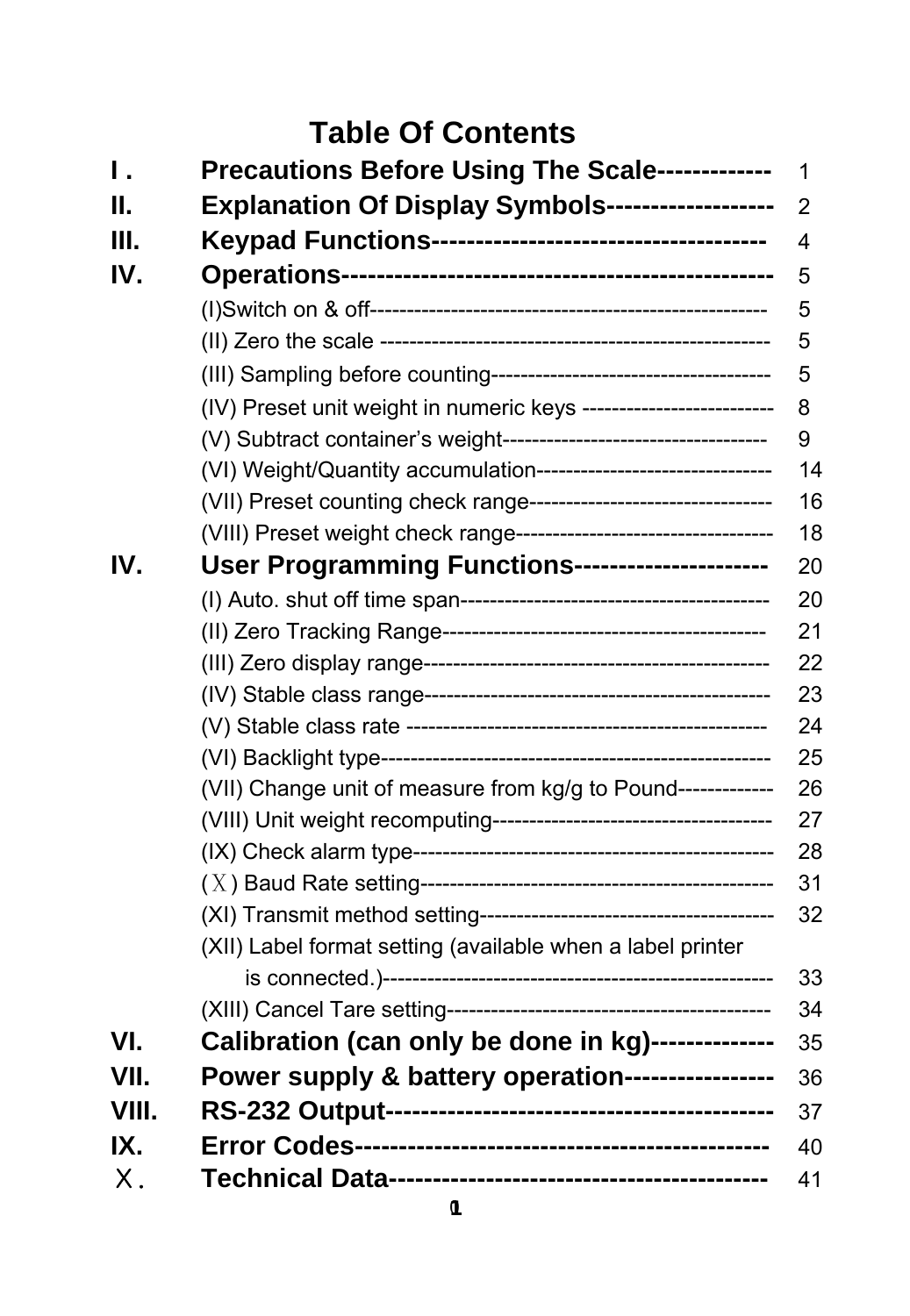# **I . Precautions Before Using The Scale**

### **Environment**

The scale should always be used in an environment, which is free from excessive air currents, corrosives, vibration, and temperature or humidity extremes. These factors will affect displayed weight reading.

**DO NOT** install the scale:

- Next to open windows or doors causing drafts or rapid temperature changes.
- Near air conditioning or heating vents.
- Near vibrating, rotating or reciprocating equipment.
- Near magnetic fields or equipment that generates magnetic fields.
- $\bullet$  On an unstable work surface
- $\bullet$  In a dusty environment
- $\bullet$  In direct sunlight.

## **Leveling the Scale**

The scale is equipped with a level indicator on the left bottom side of the front panel and four adjustable leveling feet. Adjust the leveling feet until the bubble appears in the center circle of the indicator.

### **Turn on Scale**

Do not turn on scale with anything on the platform.

When the scale is used with a power adapter, the switch located on the right side of scale should be on. Then press the button "ON/OFF" to turn on the scale.

When the scale is used with the battery only, press the key "ON/OFF" directly to turn on the scale.

The scale will start to count down from nine to zero. The scale is then ready for use. Give a warm-up for 15~30 minutes before use.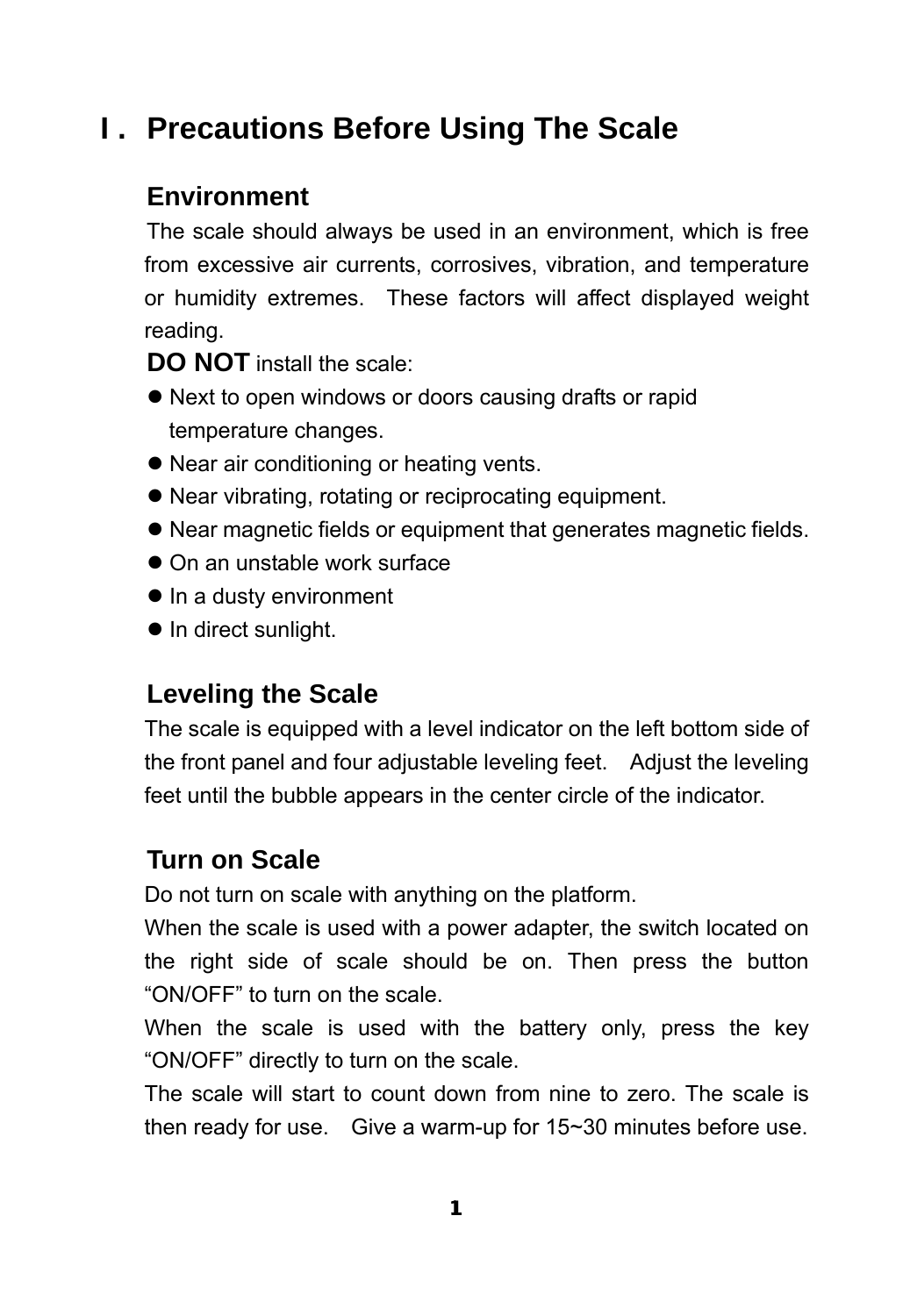# **II. Explanation Of Display Symbols**



#### Display Windows

 $\bullet$  Weight Display –

Totals 6 digits for weight accumulated or being measured on the pan.

• Unit Weight Display –

Totals 6 digits for unit weight or times of weight accumulated.

 $\bullet$  Count Display –

Totals 6 digits for number accumulated or being counted on the pan.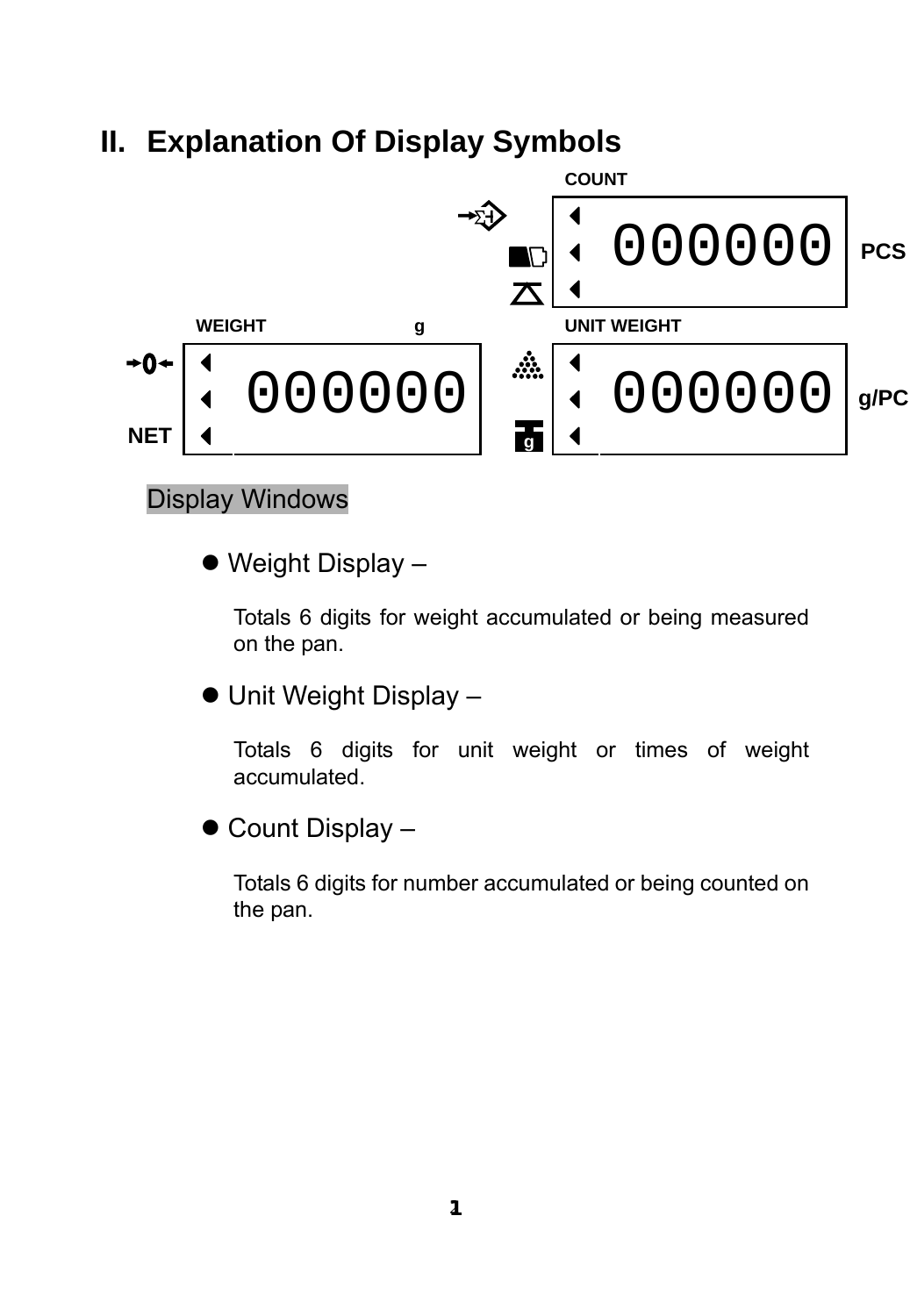# Indicated Symbols

| <b>Symbols</b> | <b>Specification</b>                                                                                                                                                                                                                  |
|----------------|---------------------------------------------------------------------------------------------------------------------------------------------------------------------------------------------------------------------------------------|
| <b>NET</b>     | Scale is in TARE mode.                                                                                                                                                                                                                |
|                | Scale is in ZERO mode.                                                                                                                                                                                                                |
|                | Scale is in ACCUMULATION mode.                                                                                                                                                                                                        |
|                | The display reading is in STABLE condition.                                                                                                                                                                                           |
|                | Lack of Sample Weight<br>If the total sample weight on the pan is less than 10 display<br>divisions, a triangular indicator will appear to remind the<br>user to add more samples until the indicator disappears.                     |
| g              | Lack of Unit Weight<br>If the unit weight is less than 1/10 display divisions, a<br>triangular indicator will appear to remind the user that the<br>displayed unit weight is too small for getting accurate<br>quantity calculations. |
|                | Low Voltage                                                                                                                                                                                                                           |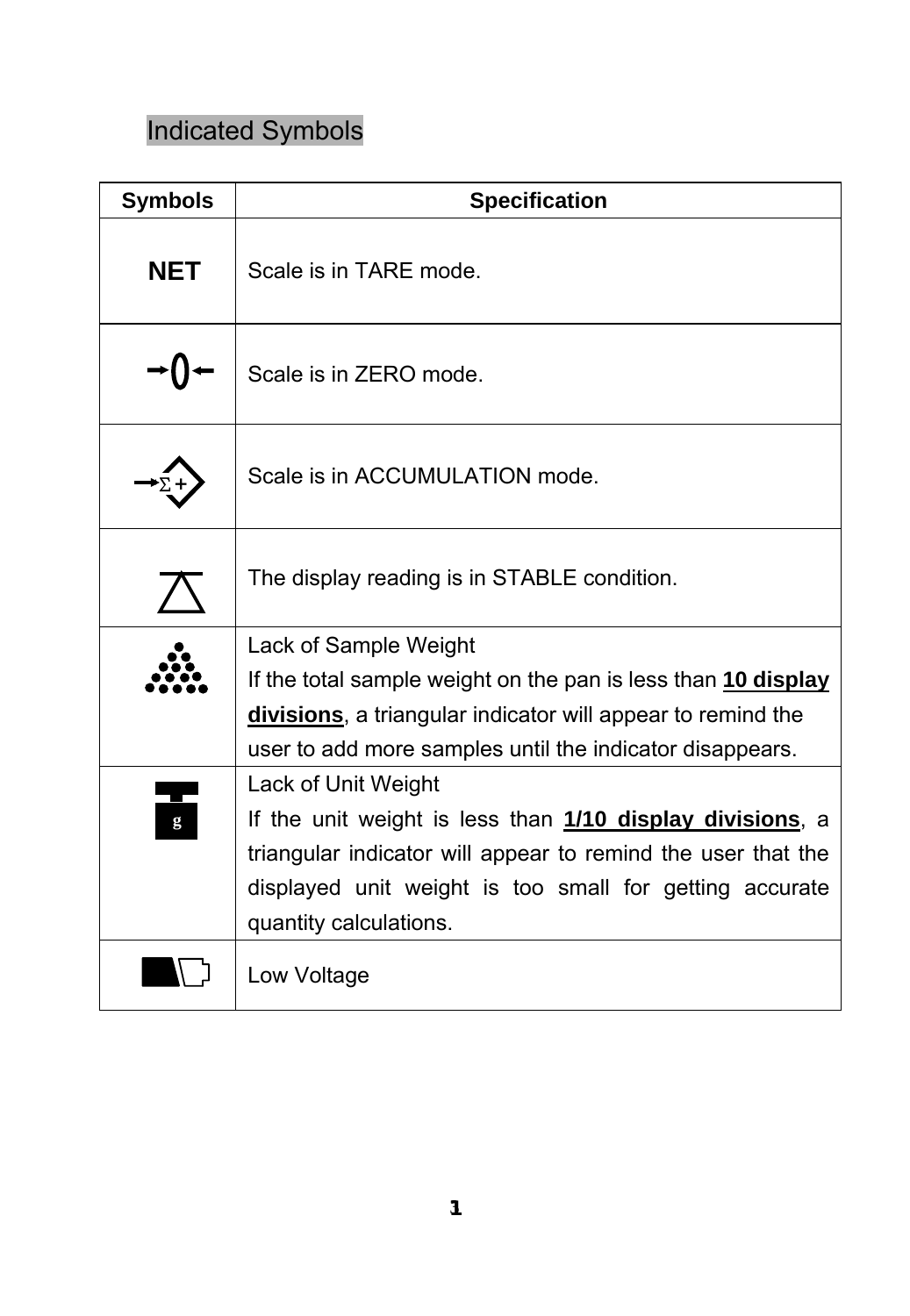# **III. Keypad Functions**

| <b>Keys</b>                                                                                                             | <b>Specification</b>                                                                                        |  |  |
|-------------------------------------------------------------------------------------------------------------------------|-------------------------------------------------------------------------------------------------------------|--|--|
| $0 - 9$                                                                                                                 | Numeric keys                                                                                                |  |  |
|                                                                                                                         | Decimal point key                                                                                           |  |  |
| C                                                                                                                       | Use this key to clear out the displayed numeric<br>readings.                                                |  |  |
| <b>ZERO</b>                                                                                                             | If there is a minor weight displayed without anything<br>on the pan, hit the zero key to clear the display. |  |  |
| Use this key to subtract the container's weight,<br>TARE<br>indicates that the current weight reading is net<br>weight. |                                                                                                             |  |  |
| <b>SMPL</b>                                                                                                             | Use this key to input sample size.                                                                          |  |  |
| Use this key to input the known unit weight of item to<br><b>U.WT</b><br>be counted.                                    |                                                                                                             |  |  |
| <b>ALARM</b>                                                                                                            | Use this key to input the HIGH & LOW<br>weight/quantity limit for check function.                           |  |  |
| <b>ADD</b>                                                                                                              | Use this key to accumulate weight/quantity<br>measured.                                                     |  |  |
| <b>TOTAL</b>                                                                                                            | Use this key to recall total weight, count &<br>accumulation times.                                         |  |  |
| <b>P.TARE</b>                                                                                                           | Use this key to preset TARE weight.                                                                         |  |  |
| <b>SET</b>                                                                                                              | Use this key to enter into User Programming<br>Functions.                                                   |  |  |
| <b>ENTER</b>                                                                                                            | Use this key to confirm the parameter setting.                                                              |  |  |
| <b>MOVE</b>                                                                                                             | Use this key to move the parameter value in Set<br>Mode.                                                    |  |  |
| <b>MEMORY</b>                                                                                                           | Use this key to memory a value to a location.                                                               |  |  |
| <b>ON/OFF</b>                                                                                                           | On/Off switch.                                                                                              |  |  |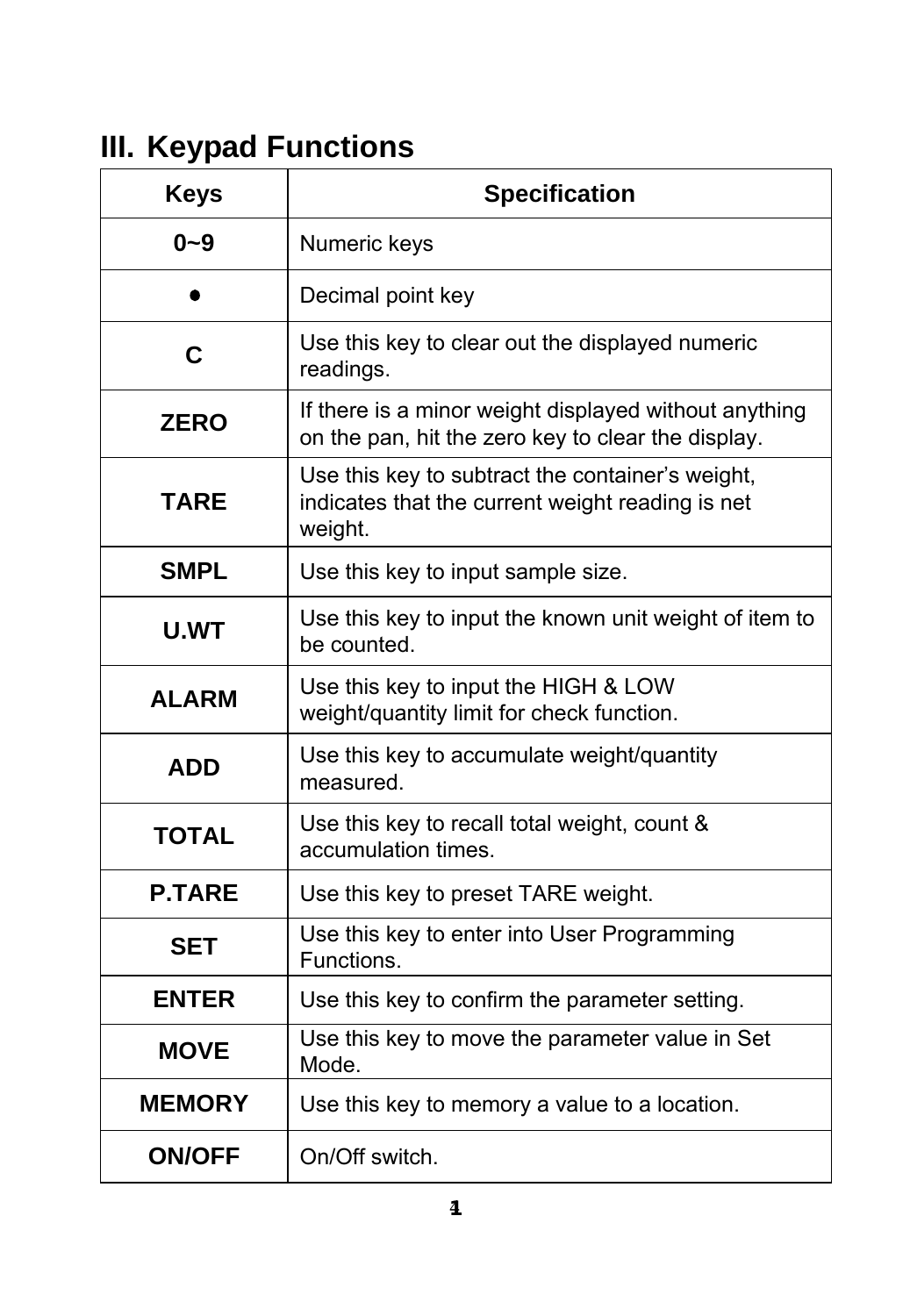# **IV. Operations**

**(I) Switch on & off** 

Click the **on & off** button to turn on or turn off the scale.

## **(II) Zero the scale**

Press **ZERO** key to return the display to zero in case there is any zero drifting while unloaded.

## **(III) Sampling before counting Unknown unit weight**

1. Place a few pieces of item to be counted on the pan.

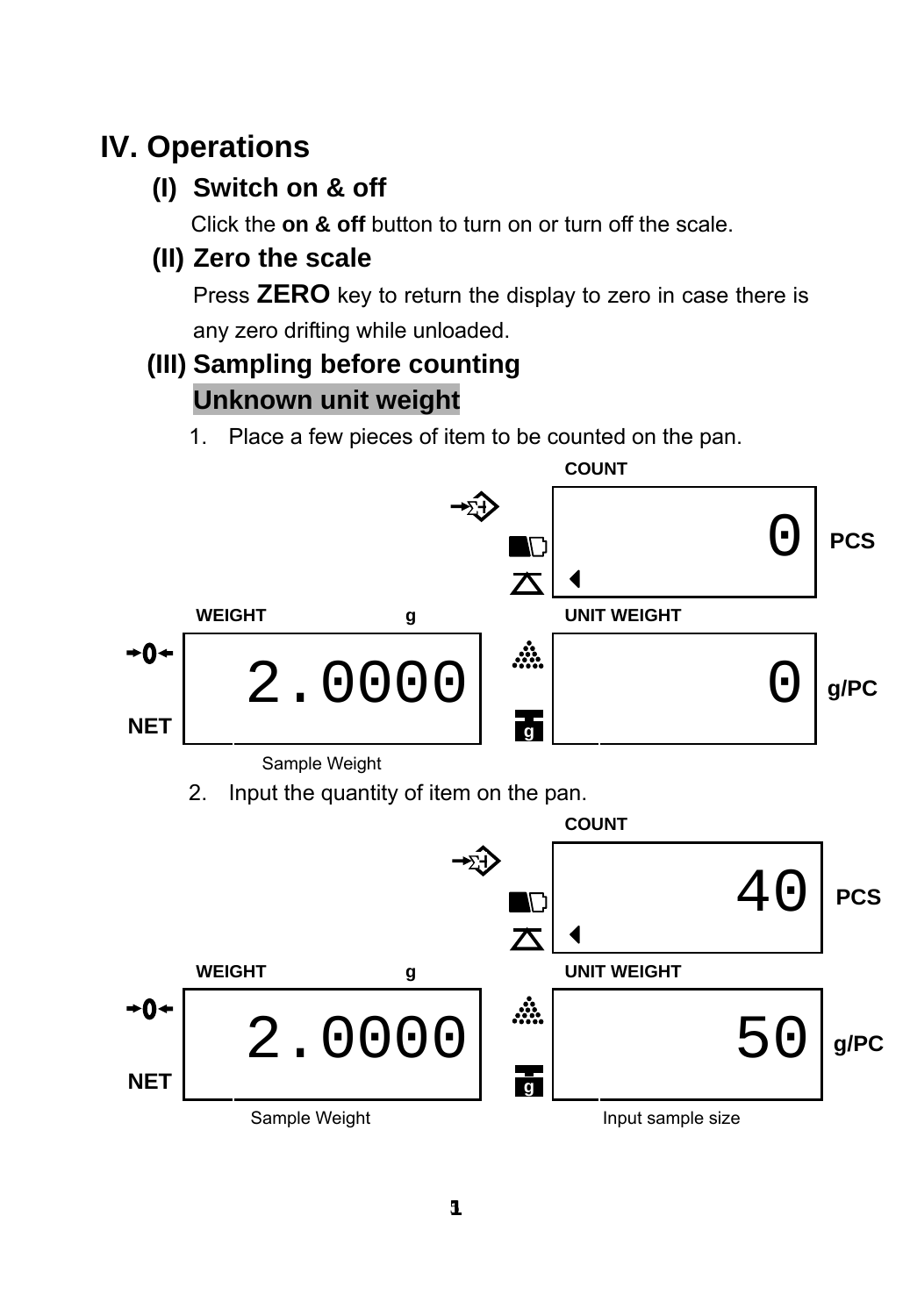#### 3. Press **SMPL** key

**Note:** The system default is "Unit Weight". If the "SMPL" key is clicked when the value (ex.:40) in COUNT window is blinking, then the numerical value input will be as "Quantity". If the "SMPL" key is not clicked when the value (ex.:40) in COUNT window is blinking, then the numerical value input will be as "Unit Weight".



counting process if the setting of "Unit Weight Recomputing" set to "on" (Please refer to the section (VIII) of **V.** ).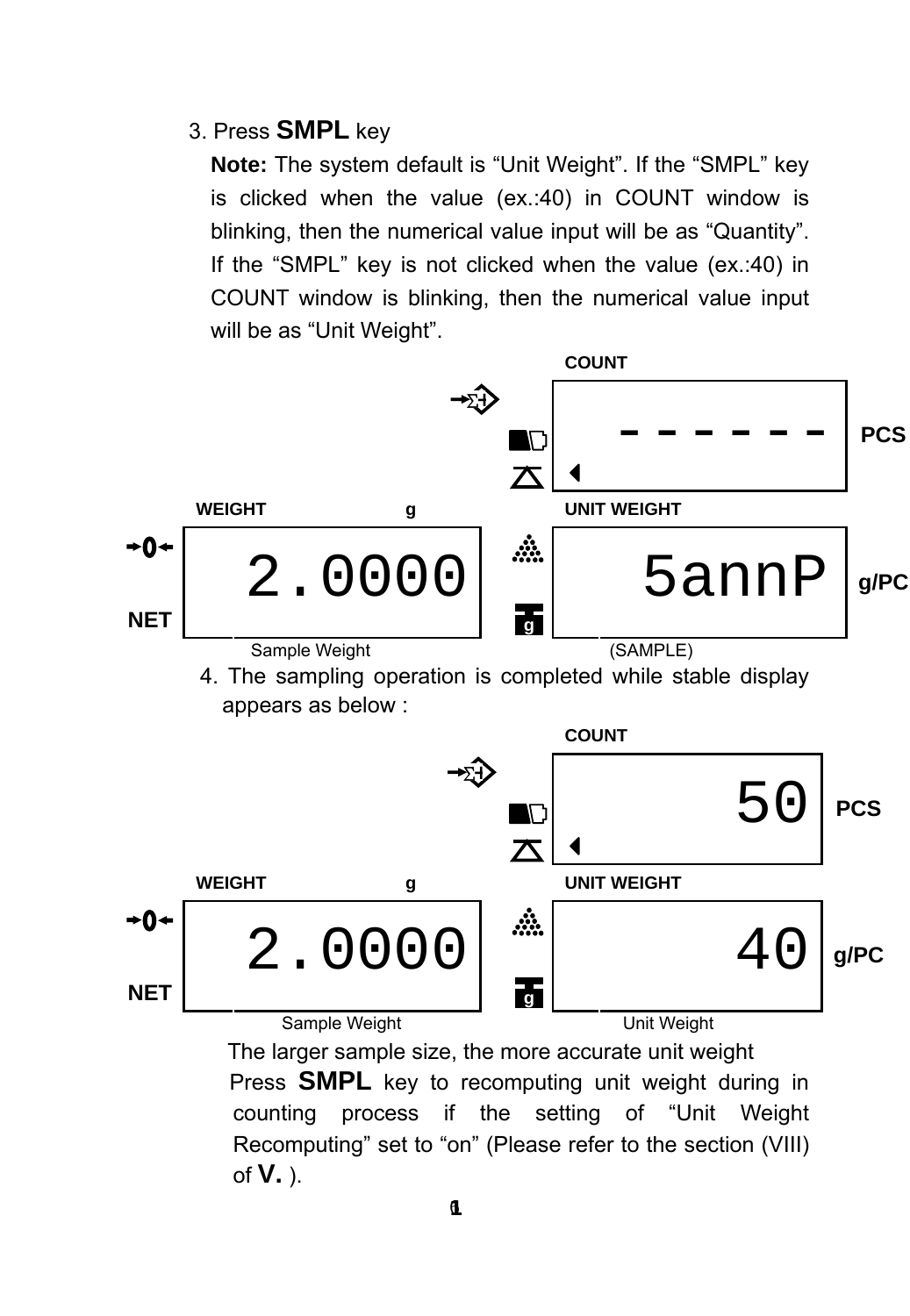#### **Known unit weight**

1. Input the known unit weight.



2. Press **U.Wt** key to complete sampling operation & enter into counting mode.

**Note:** The system default is "Unit Weight". If the "**U.WT**" key is clicked when the value (ex.:0) in COUNT window is blinking, then the numerical value input will be as "Unit Weight".

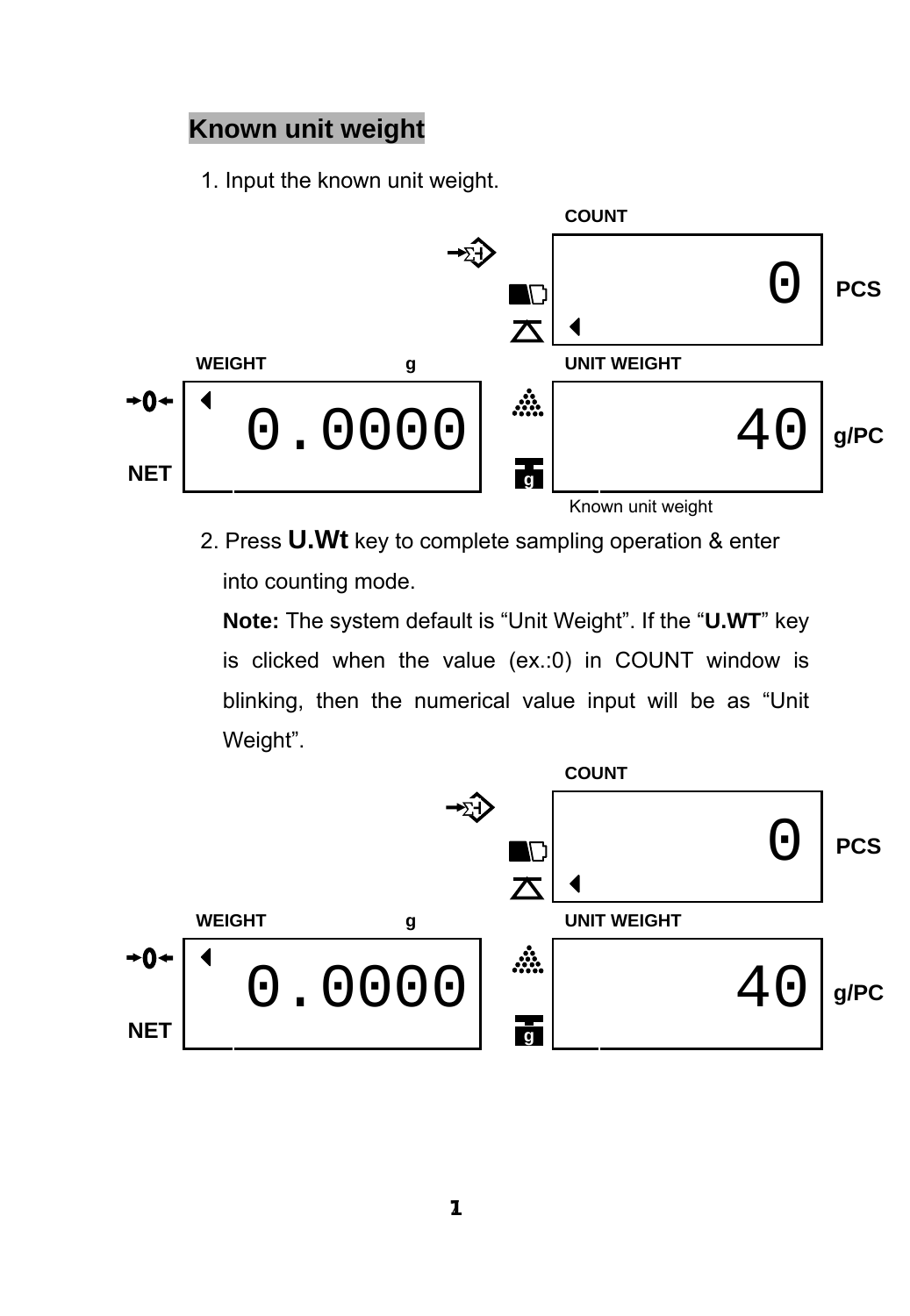## **(IV) Preset unit weight in numeric keys How to store unit weight in memory cells**

1. Give a long press of **MEMORY** to enter into Memory mode, and obtain unit weight by inputting the known value (ex.35g) or by sampling operation mentioned before. Press the **ENTER**  key to confirm the value.

**Note:** Press the **"MOVE"** key change the value when a wrong value entered.



2. Enter the tare value (ex. 10g) and press the **ENTER** key to

confirm the value.

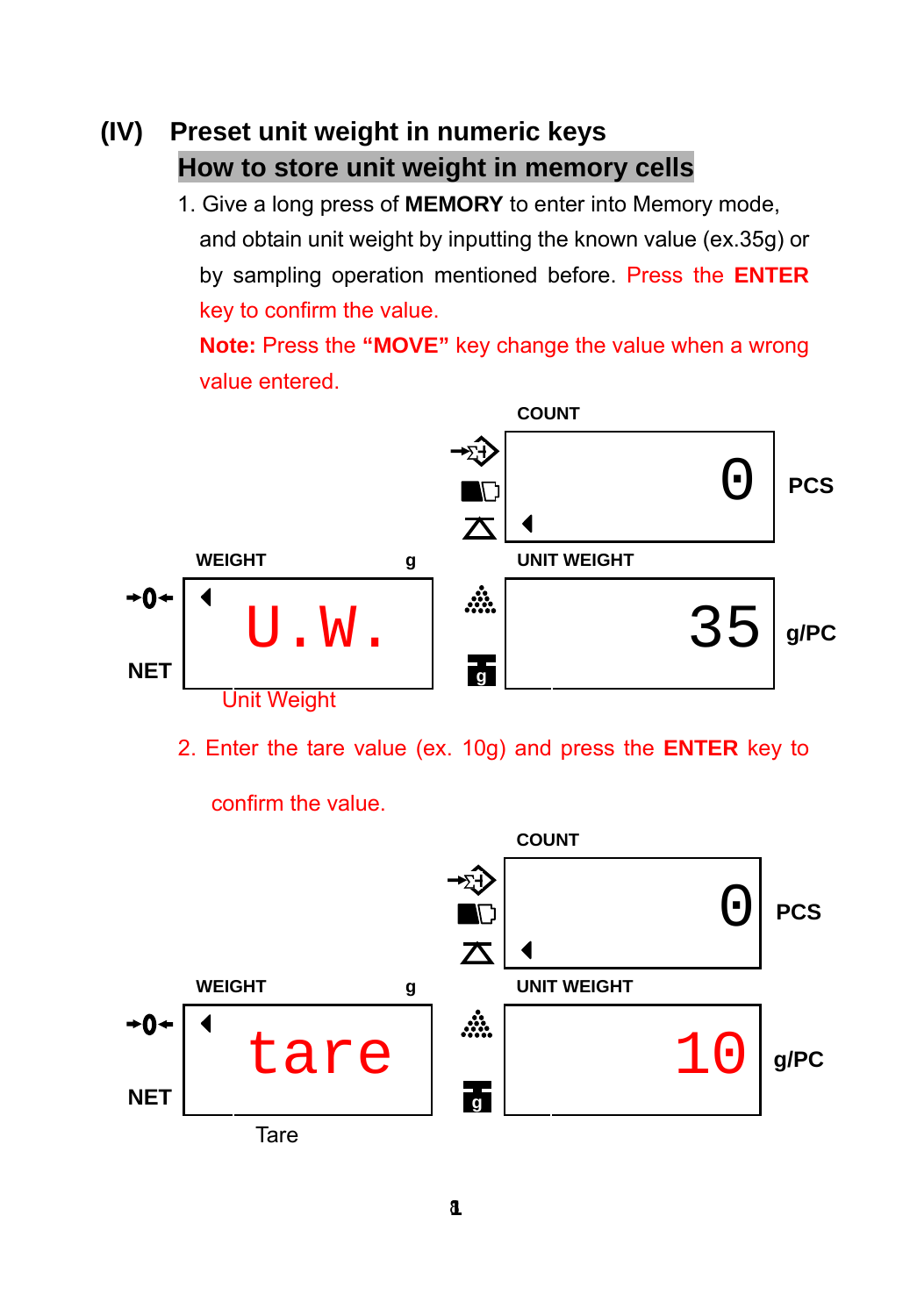3. Enter the item number and press the **ENTER** key to confirm the value.

 **Note:** You can enter up to 6 digits. (For example: Item number-800125)



Item Number

4. Enter a address cell (1~100, total 100 cells available) by pressing any of the numeric keys (0~9), then press the **ENTER** key to store the unit weight, tare value and item number into the address cell.

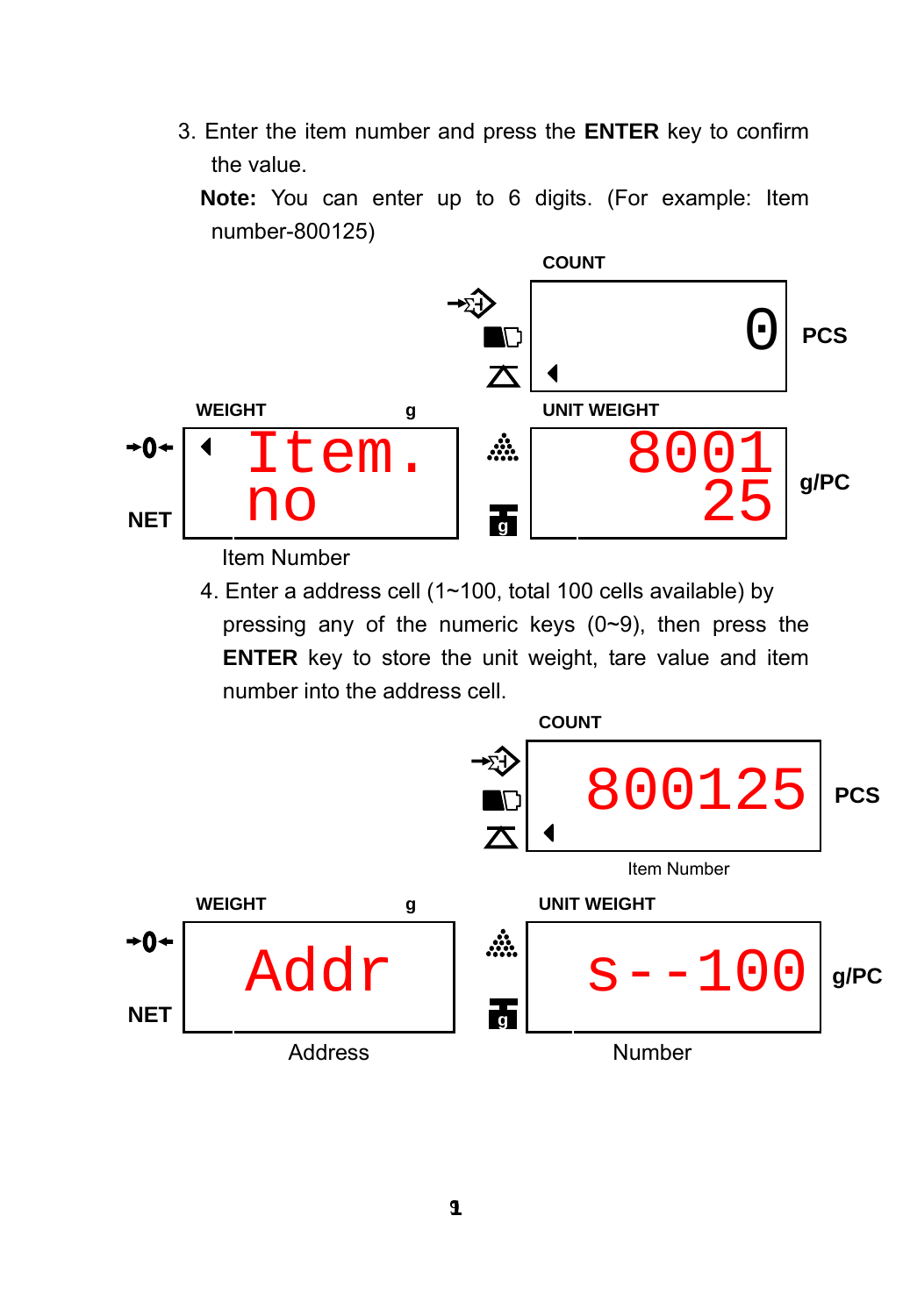- **Note:** 1) An error massage "E4" will appear if the address code is out of "1~100".
	- 2) When the address number has been used, the display will remind you if you want to update the memory.



Press the **ENTER** key to confirm, then the memory will be updated.

Press the **MOVE** key to enter the new address.

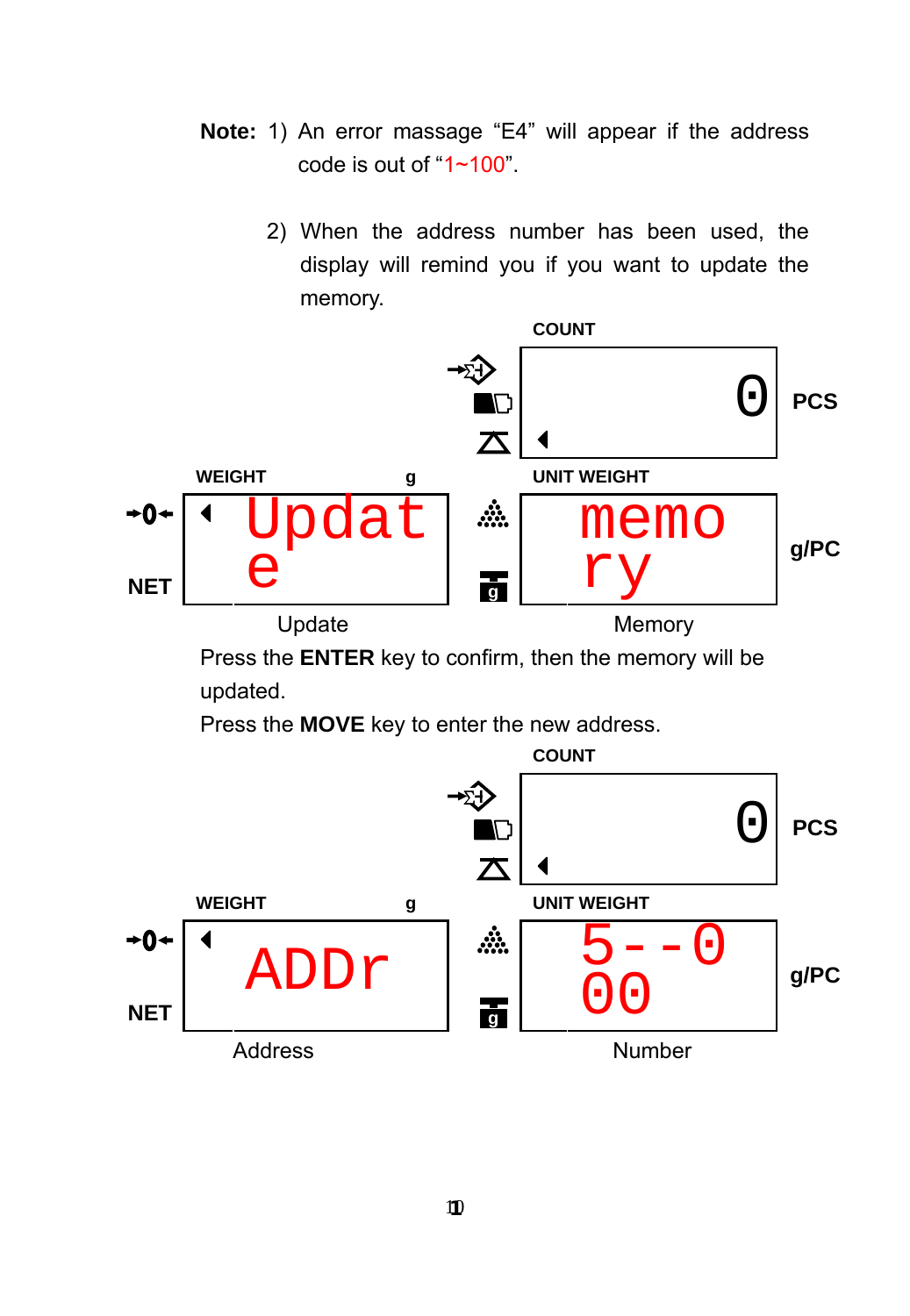#### **How to recall the data stored**

Press the numeric key with stored data & keep pressing **MEMERY** key twice. You will see the unit weight and tare on the display.



**Note:** 1) Place parts on the pan, you will know the number of parts.

- 2) Press the **CLEAR** key to clear the current Unit Weight.
- 3) Press the **U.WT** key during recall memory (Ex. address number 100) to check the item number.



**Remark:** When the Alarm Setting is set during in the Recall Memory Mode, the Item Number and PLU Number can not be recalled.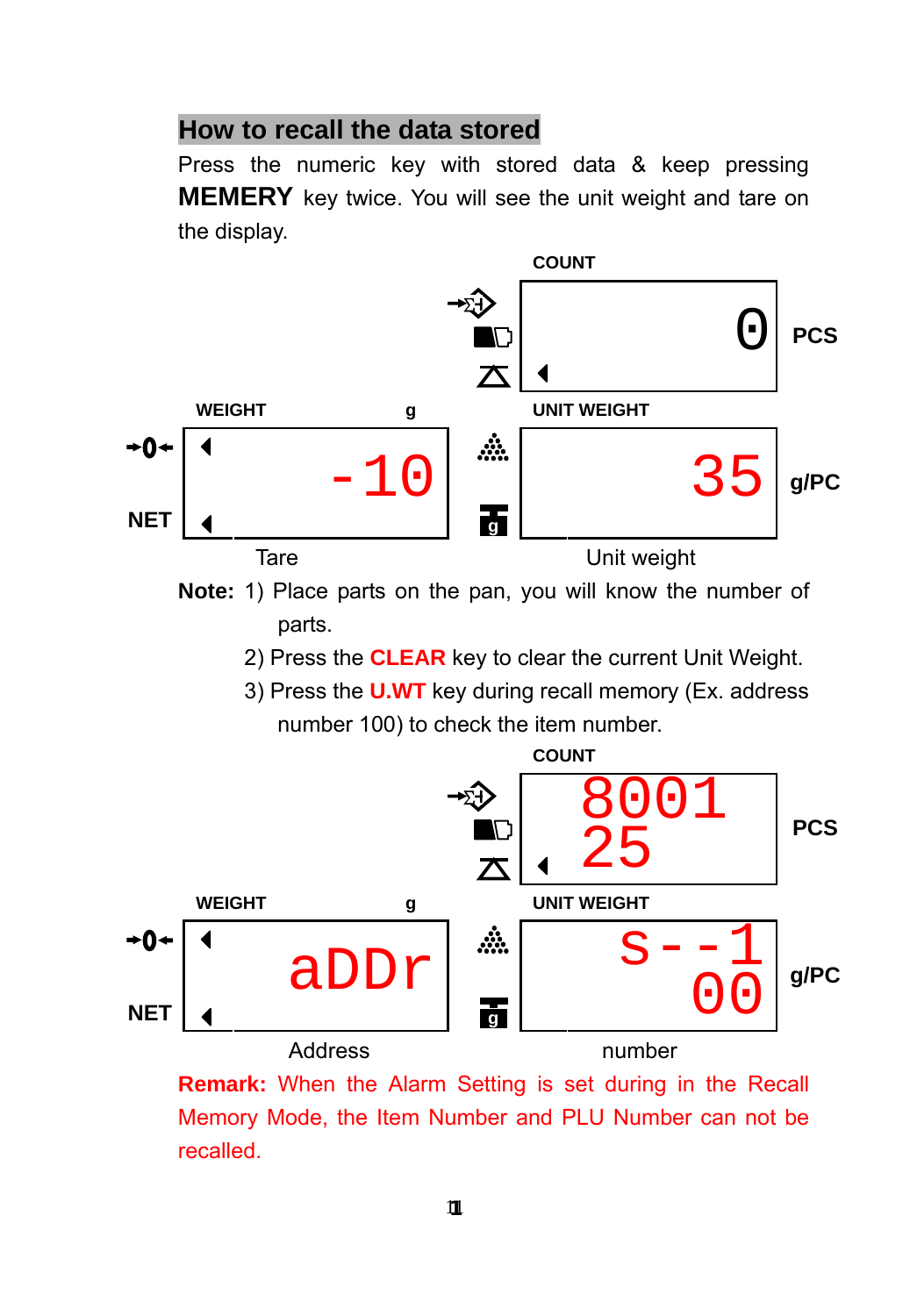## **(V) Subtract container's weight weight unknown**

1. Place a container on the pan.

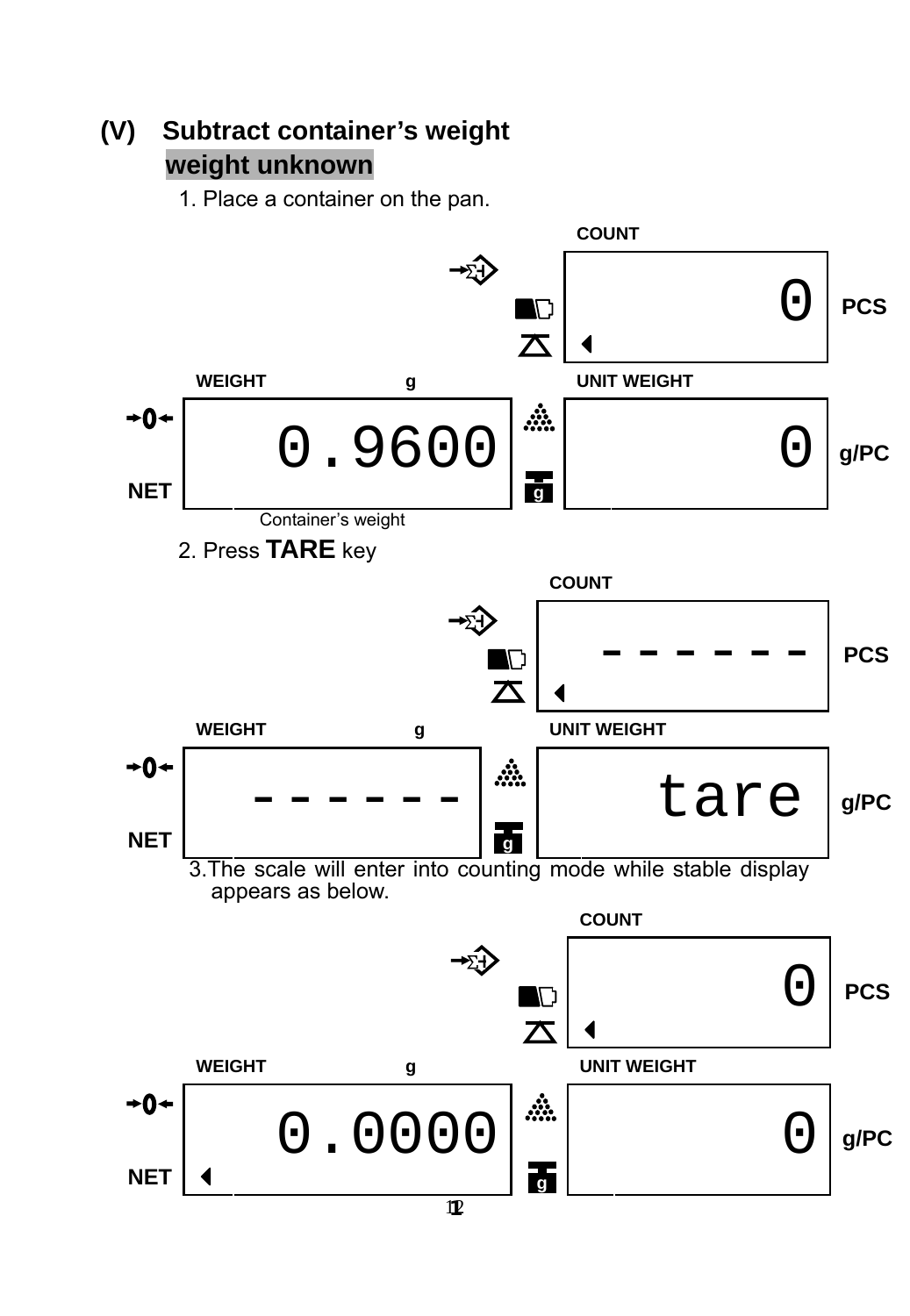#### **Container's weight known**

1. Nothing on the pan

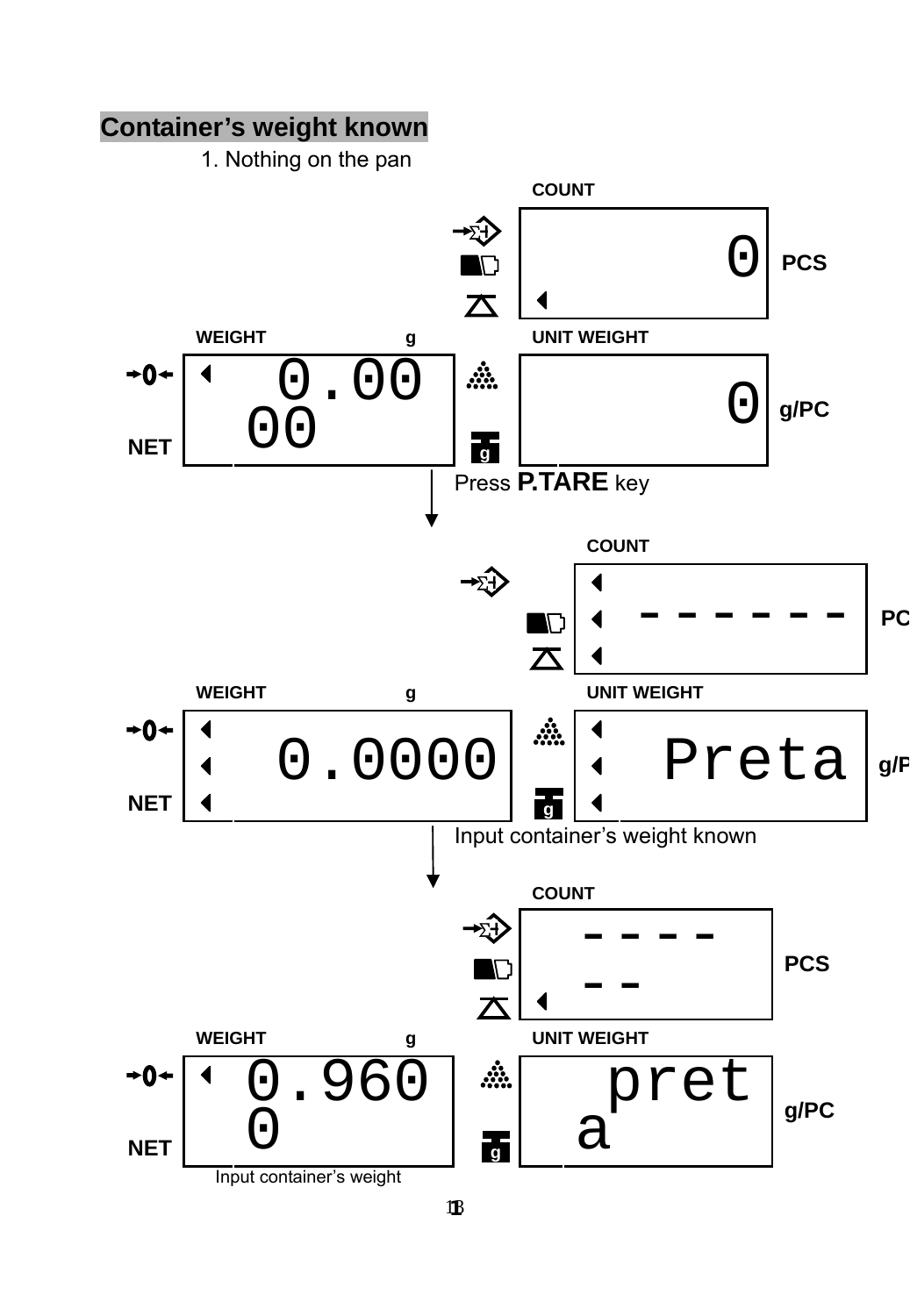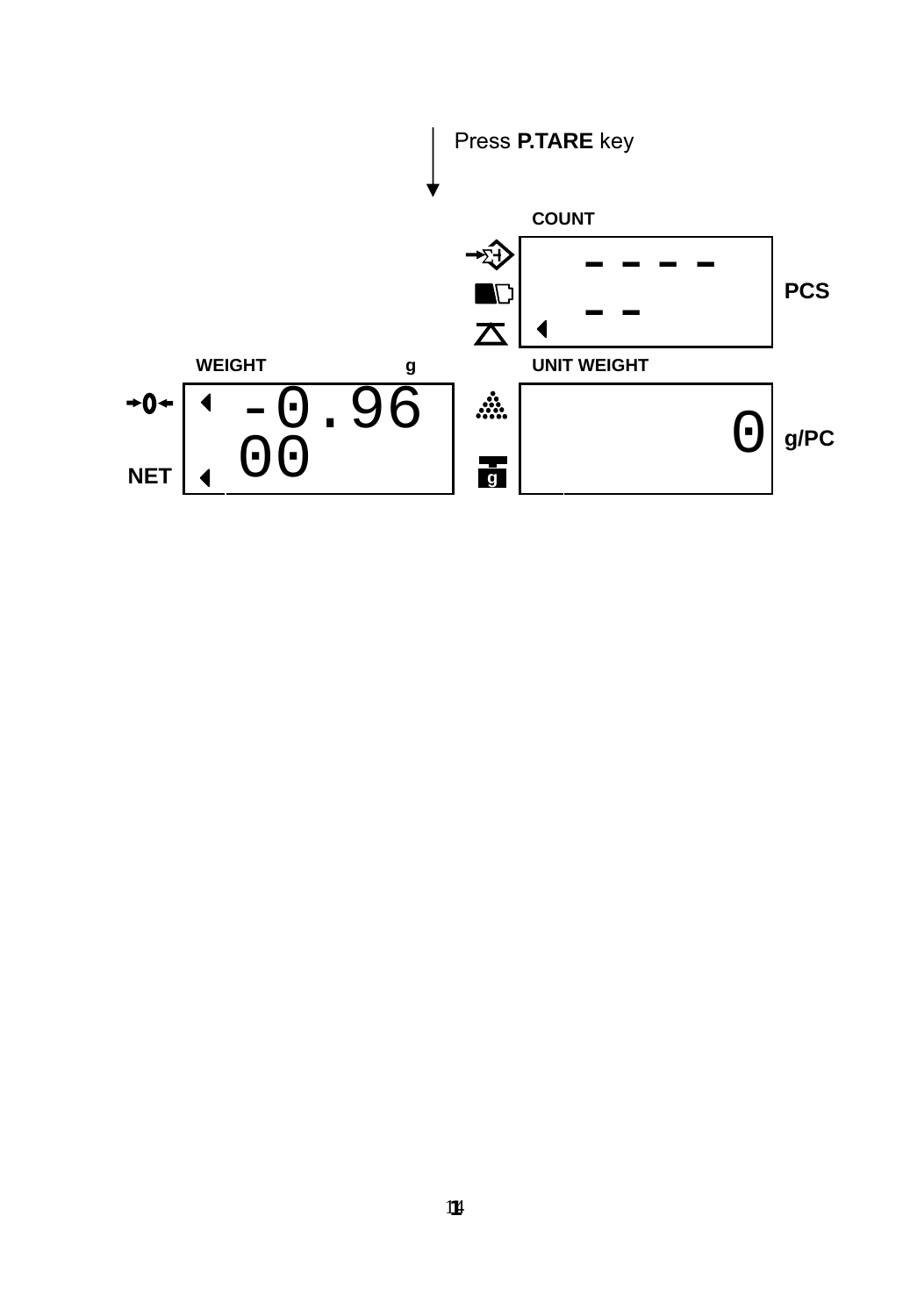#### 2. Scale is loaded

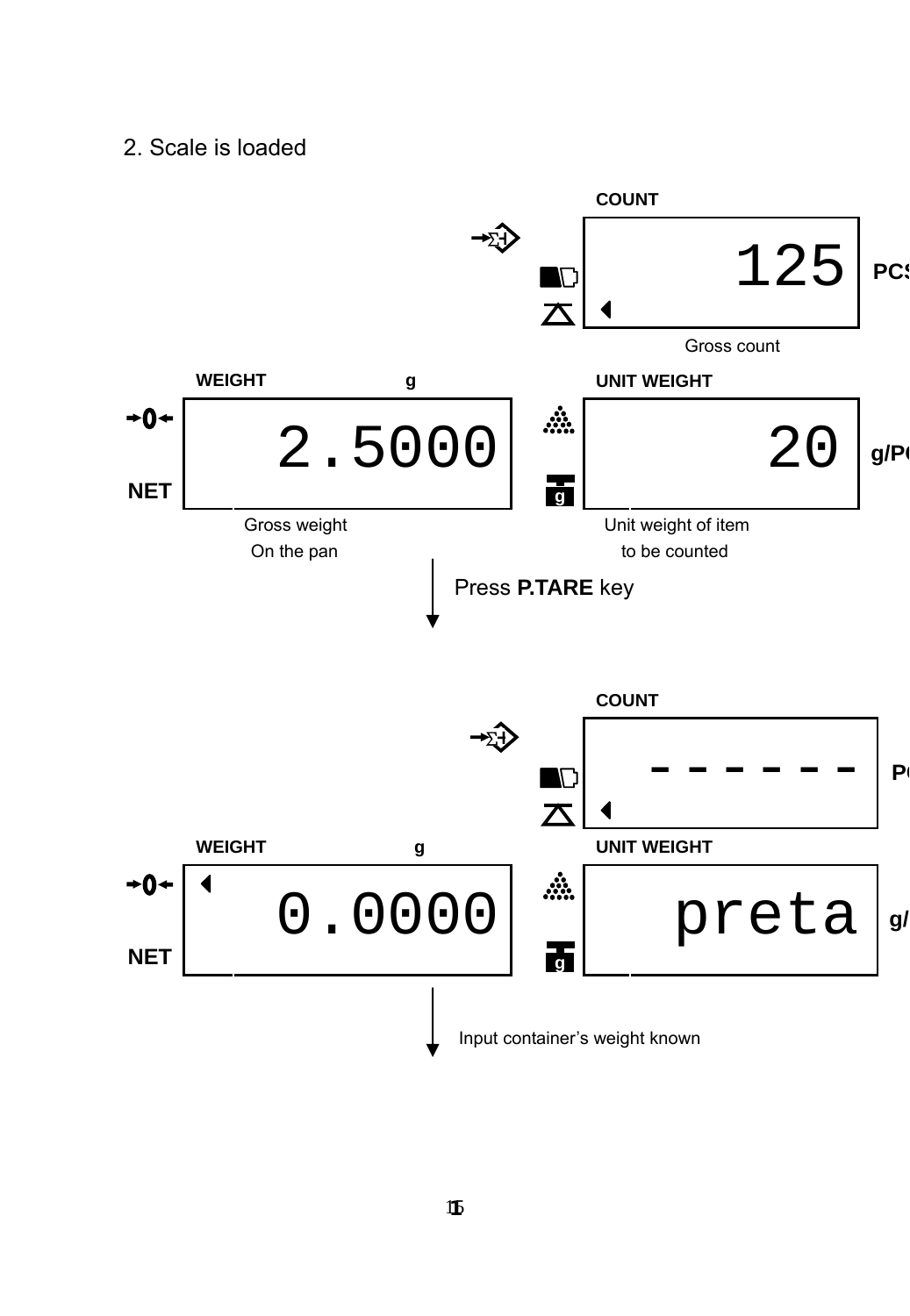

#### **Eliminate TARE**

Remove all on the pan & the weight display will show a negative ( **-** ) container's weight. Pressing **TARE** key at this moment will bring the weight display to zero and TARE triangular indicator  $($   $\blacktriangleleft)$  will disappear.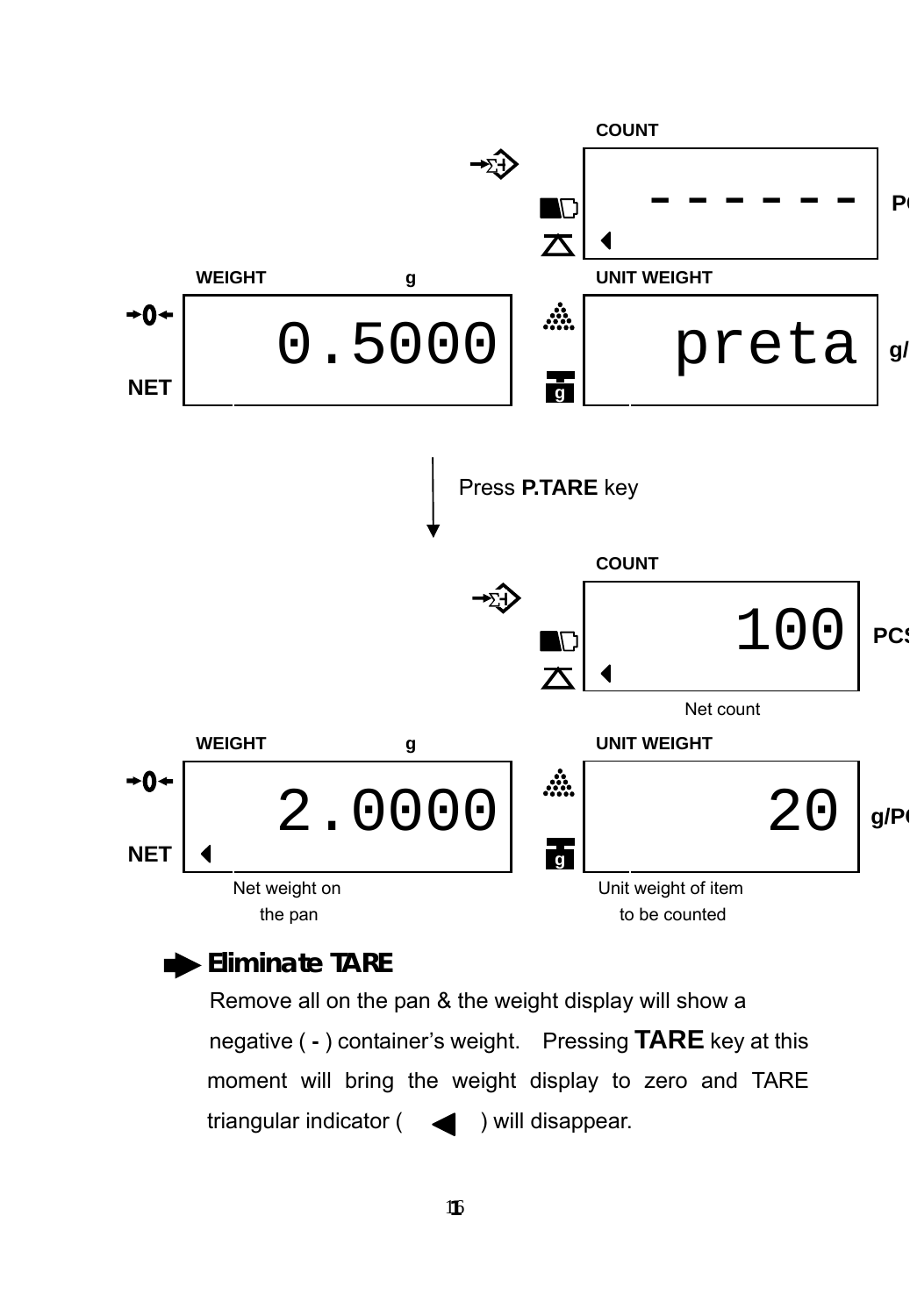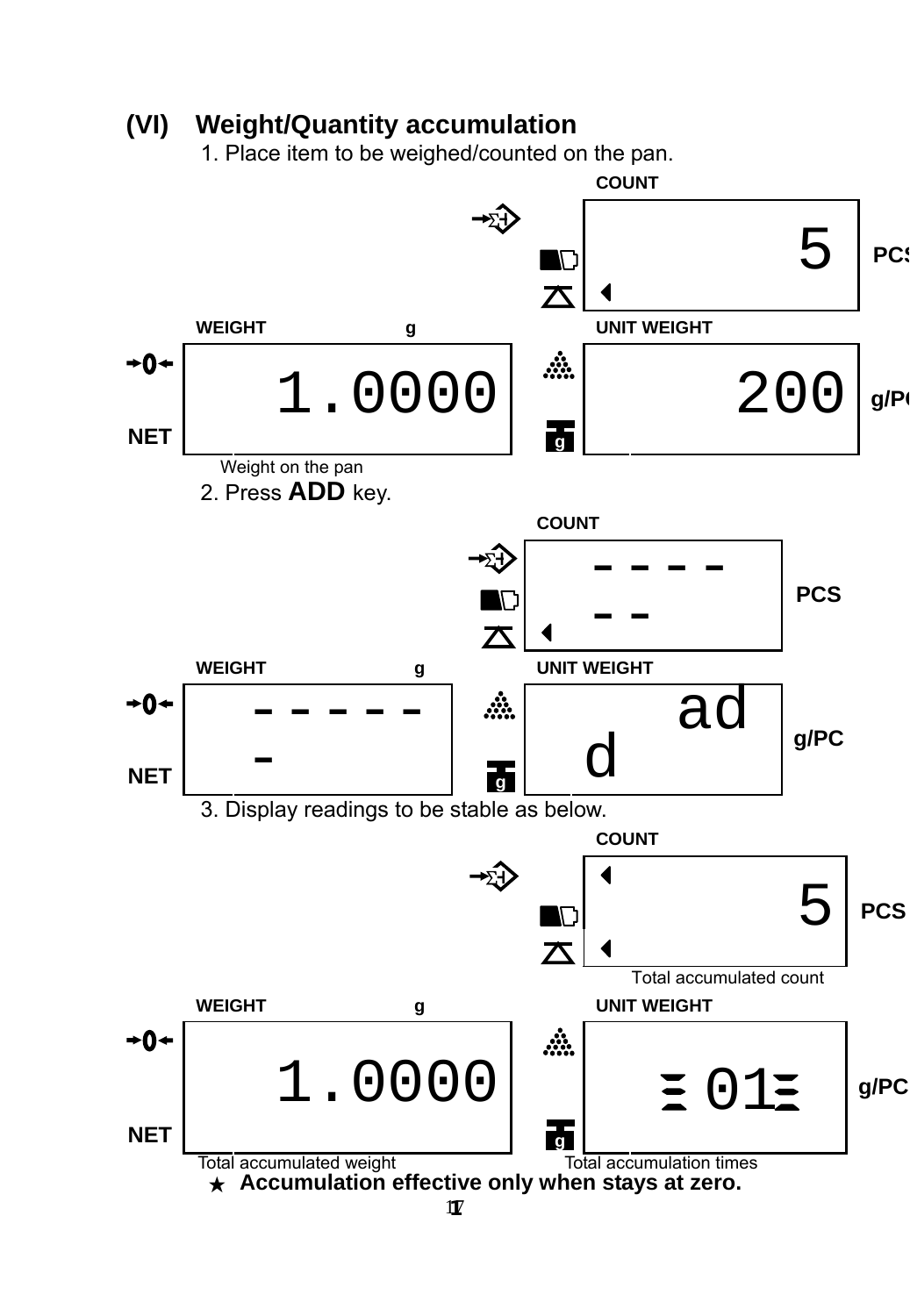4. Press **TOTAL** key or wait approx. 2 seconds, the scale will return to counting mode.



5. Press **TOTAL** key to enter into accumulation status mode. At this moment, total accumulated weight is shown In WEIGHT window, total accumulation times is shown in UNIT WEIGHT window and TOTAL PIECES window displays accumulated count.

Press **TOTAL** key again to revert to counting mode.

#### **Clear accumulation**

Press **TOTAL** key to enter into accumulation status mode and press **CLEAR** key to clear all accumulated data.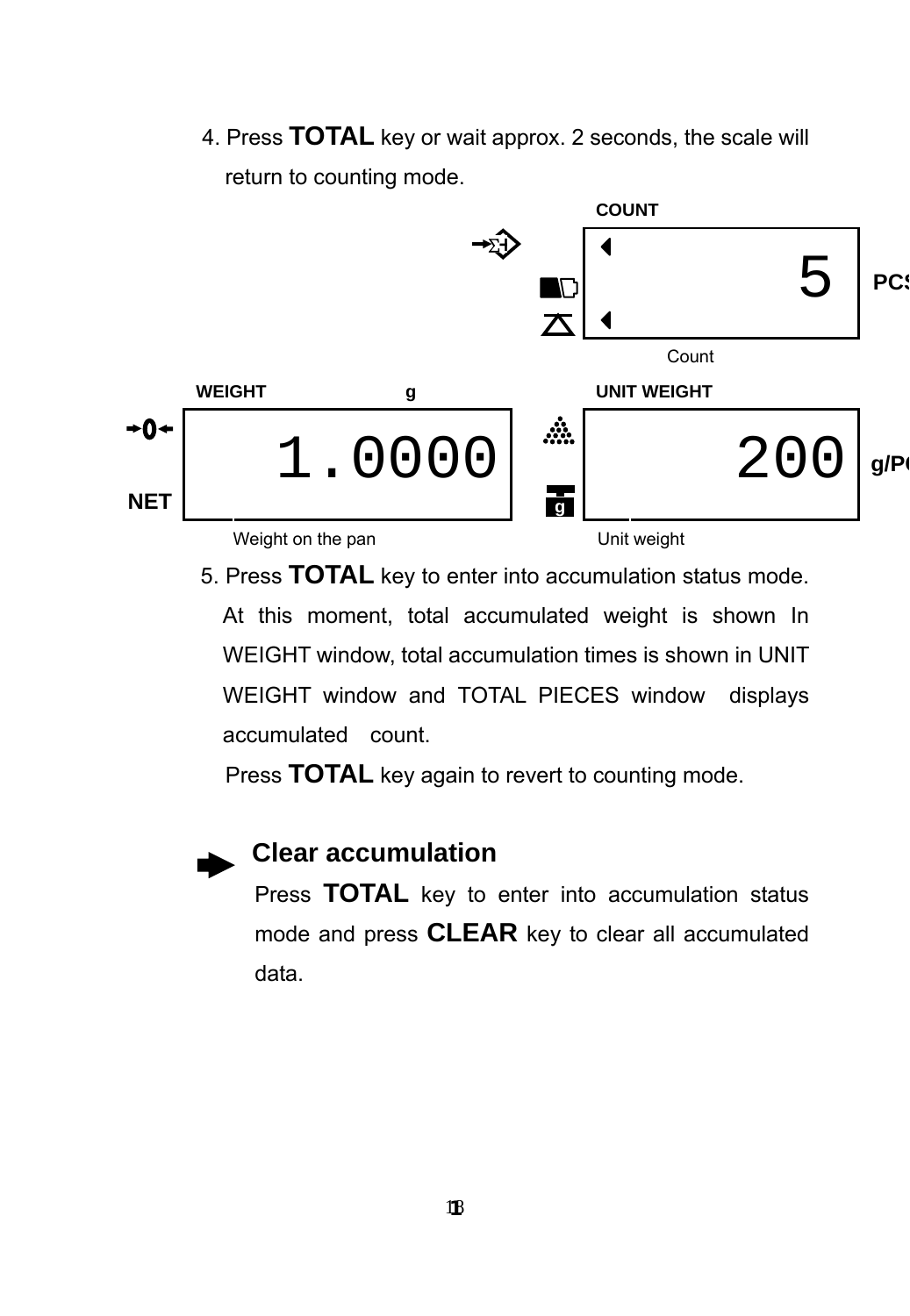#### **(VII) Preset counting check range**

Users can set a Hi – Lo range for counting check, when the number of objects on the pan is within the preset counting check range, the alarm will sound beeps repeatedly.

#### **Procedures**

1. Press **ALARM** key while the scale is either loaded or unloaded.

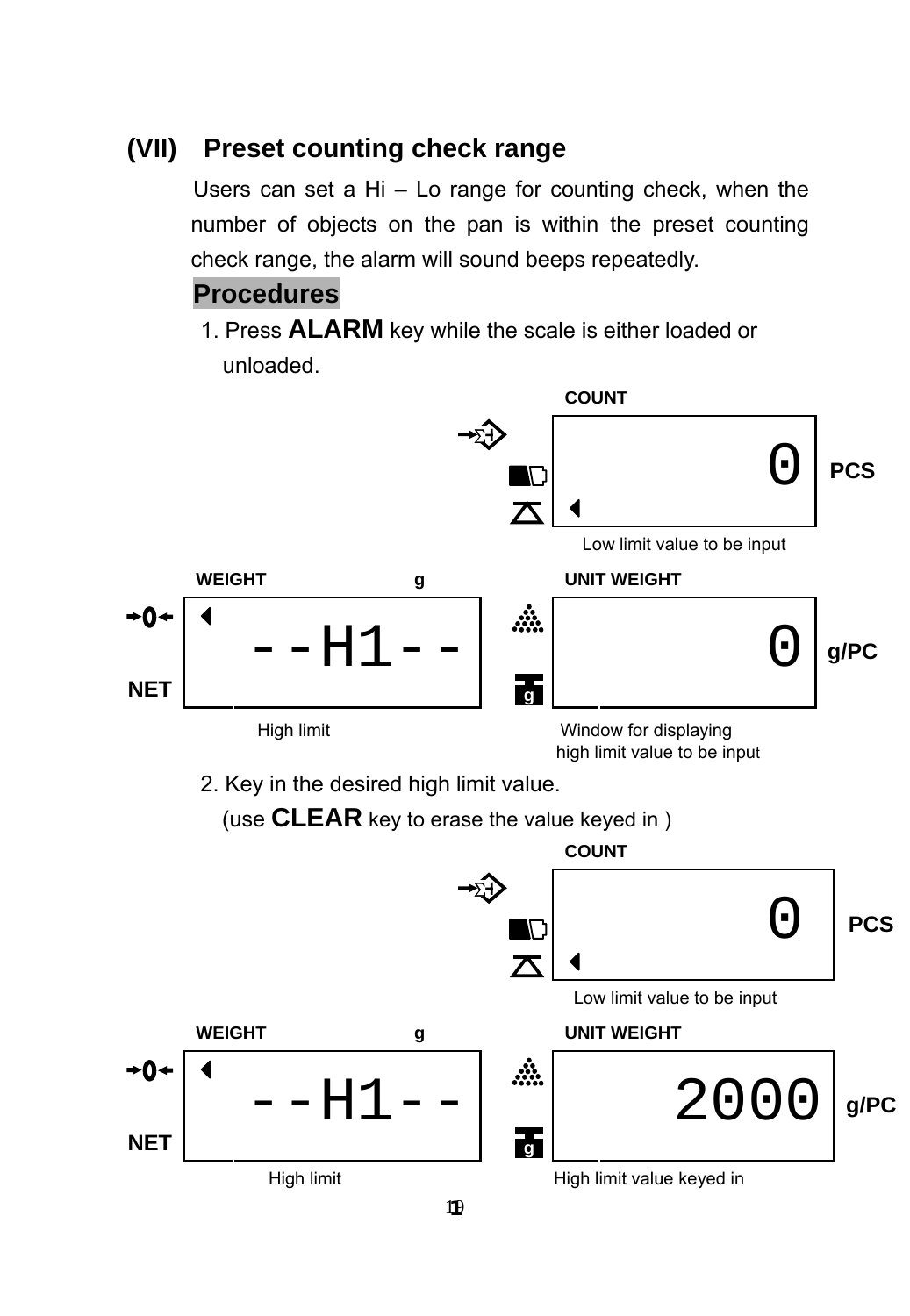3. Press **ALARM** key again and key in the desired low limit value as indicated below. (Low limit value effective only after high limit is preset)



4. Press **SMPL** key to complete counting check range preset





set higher than **HI** value.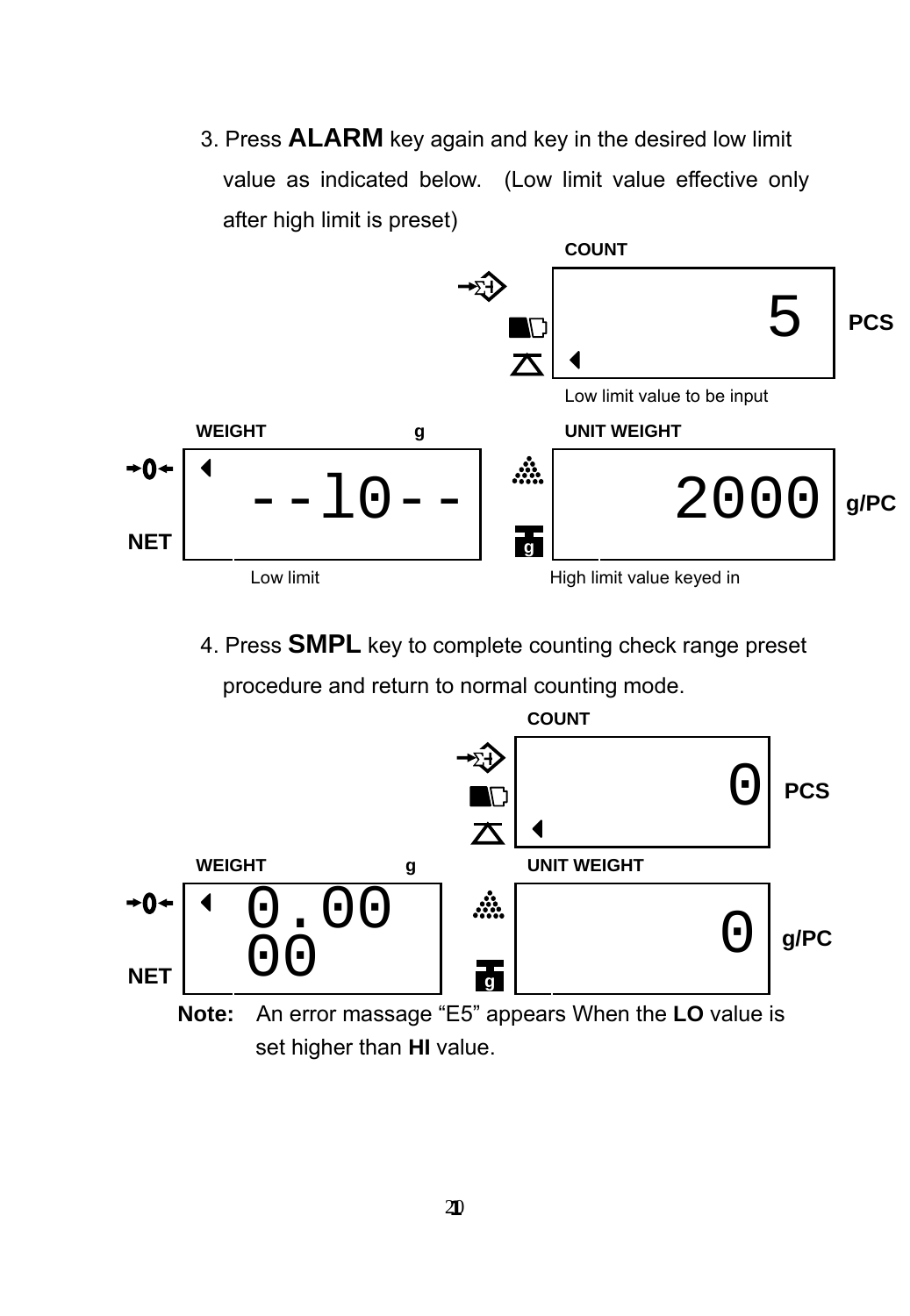#### **(VIII) Preset weight check range**

Users can set a Hi – Lo range for weight check when the weight of objects on the pan is within the preset weight check range, the alarm will sound beeps repeatedly.

#### Procedures

**NET** 

1. Press **ALARM** key while the scale is either loaded or unloaded.



21 **1**

High limit High limit value keyed in **g**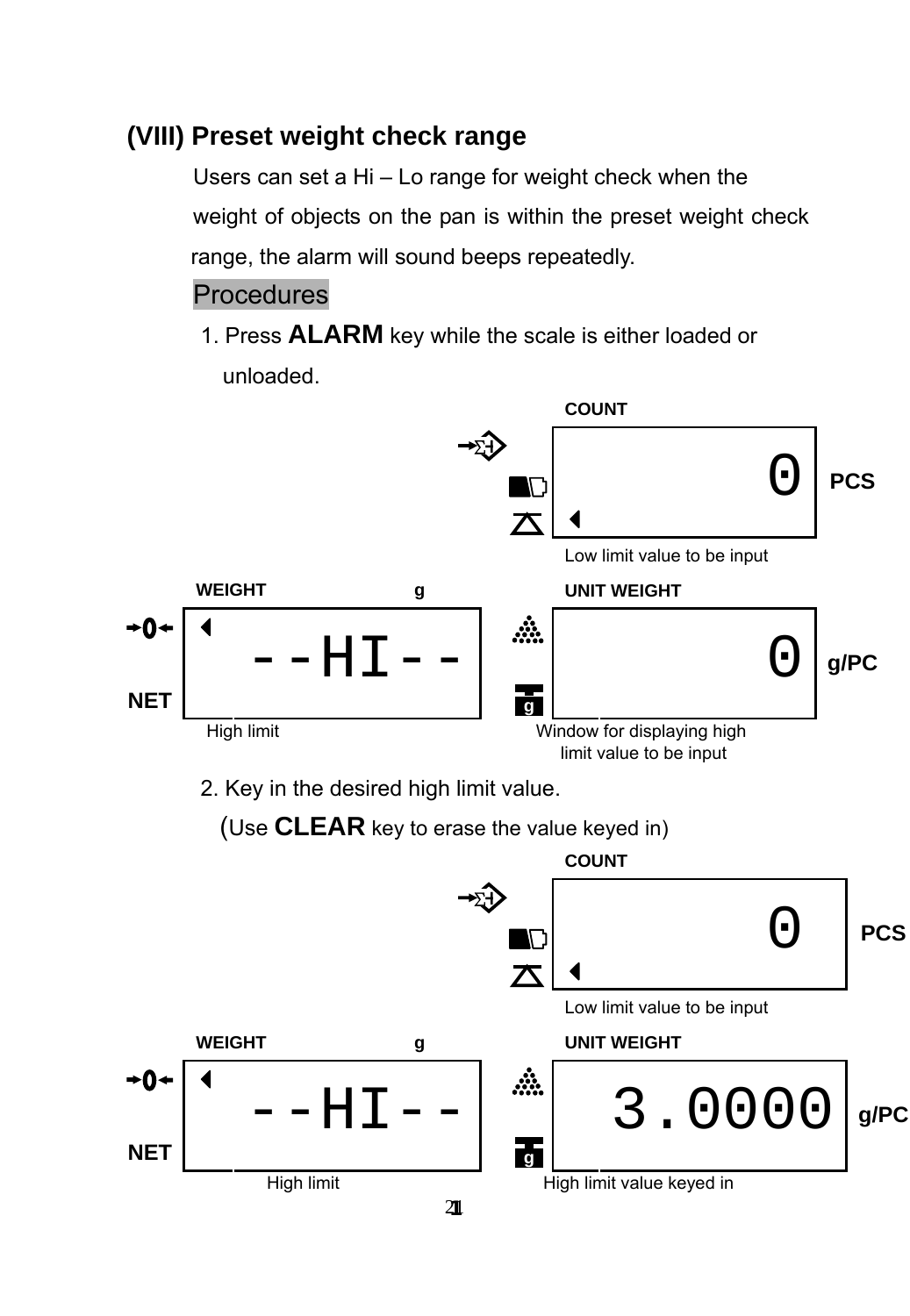3. Press **ALARM** key again and key in the desired low limit

value as indicated below.

**( low limit value effective only after high limit is preset )** 



4. Press **U.Wt** key to complete weight check range preset

procedures and return to normal counting mode.



**Note:** An error massage "E5" appears When the **LO** value is set higher than **HI** value.

#### **Clear high / low value preset**

Follow the above preset procedures and key in " 0 " or press **CLEAR** key directly for high and low limit value.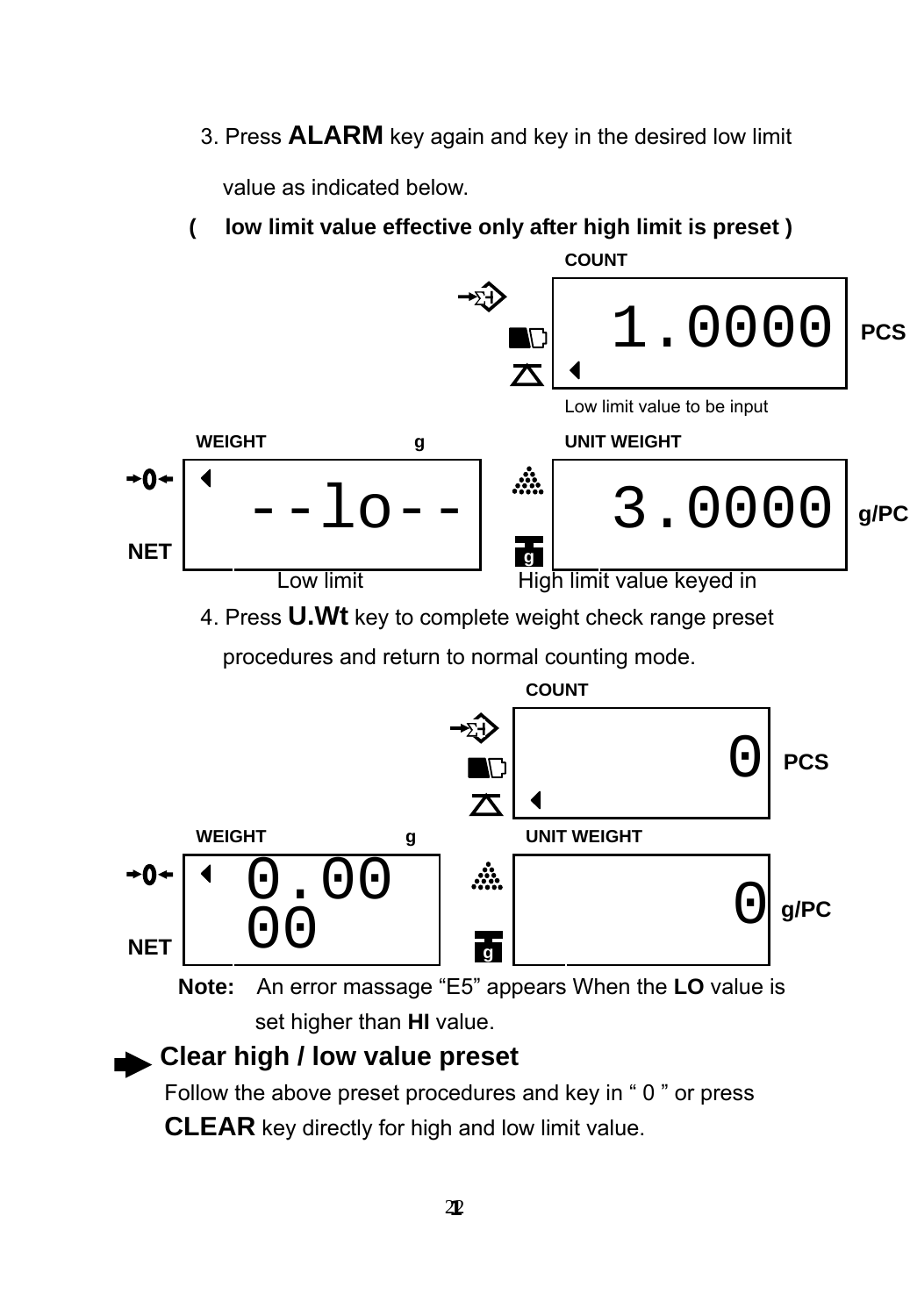## **V. User Programming Functions**

In counting mode, press **SET** key to enter into USER PROGRAMMING FUNCTION MODE. After pressing "SET" key, the display shows "PASS WORD" to prompt to key in a pass word "101010" , then press "Enter" key to confirm the pass word. If the pass word is wrong, then the scale can not to enter into User Programming Function Mode.

The display shows "error" to prompt the mistake when the pass word is wrong.

If wrong pass word is entered for two times, then the scale will return to counting mode automatically.

#### **( I ) Auto. shut off time span**

1. When enter into "User Programming Functions" mode, the displays will indicate as below eventually.



2. Press **MOVE** key to revolve the system-preset time span

(2 min., 5 min., 8 min., and 0 ),

3. Press **CLEAR** key to determine and return to normal

counting mode or press **ENTER** key for determination and move to next.

★ **Turn off the scale to return to normal counting mode.**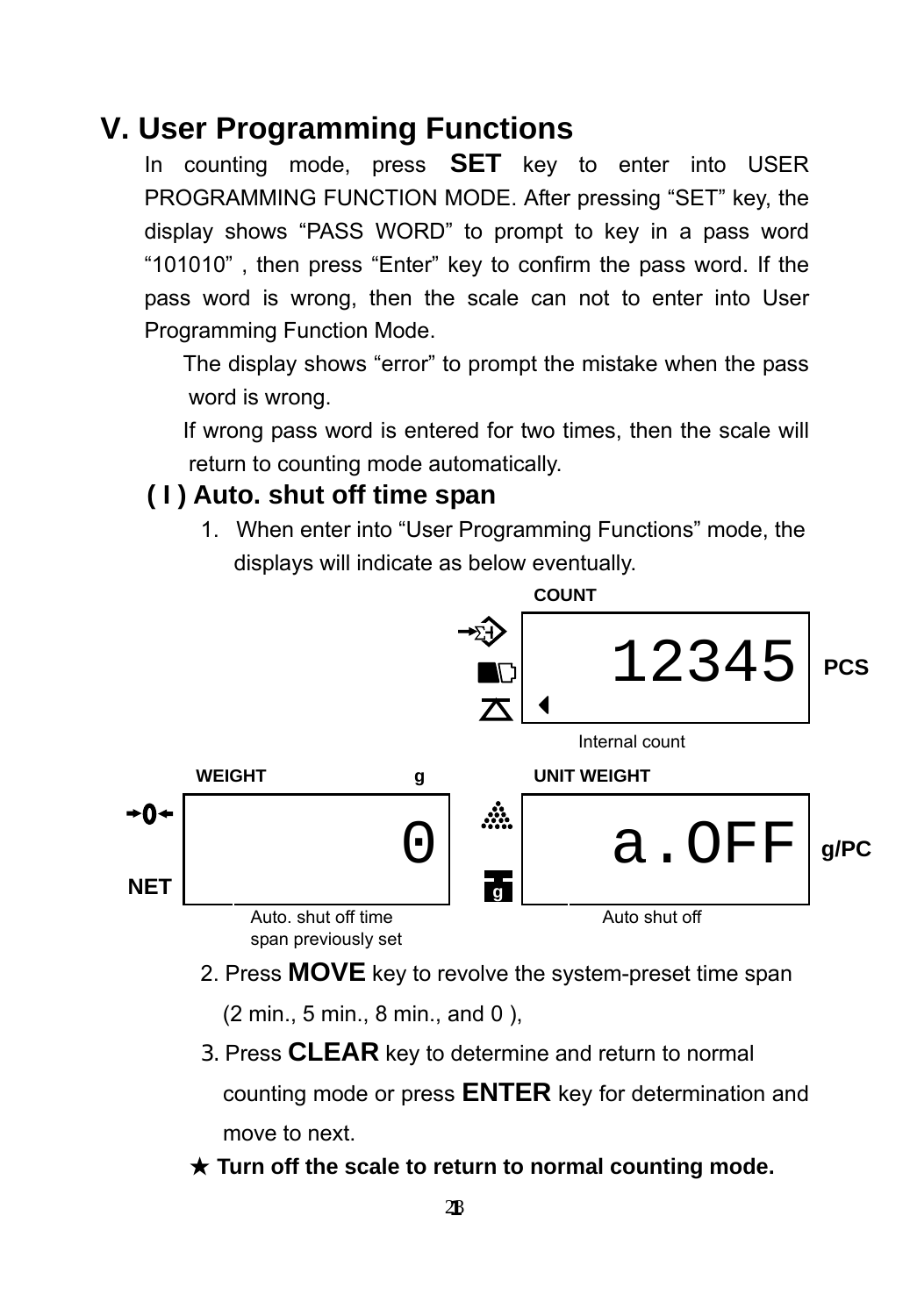#### **( II ) Zero Tracking Range**



- 2. Press **MOVE** key to revolve the system-preset zero tracking range ( 0=off, 1=0.5d, 2=1d, 3=2d, 4=3d). The larger number selected, the wider range.
- 3. Press **CLEAR** key to determine and return to normal counting mode or press **ENTER** key for determination and move to next.
- ★ **Turn off the scale to return to normal counting mode.**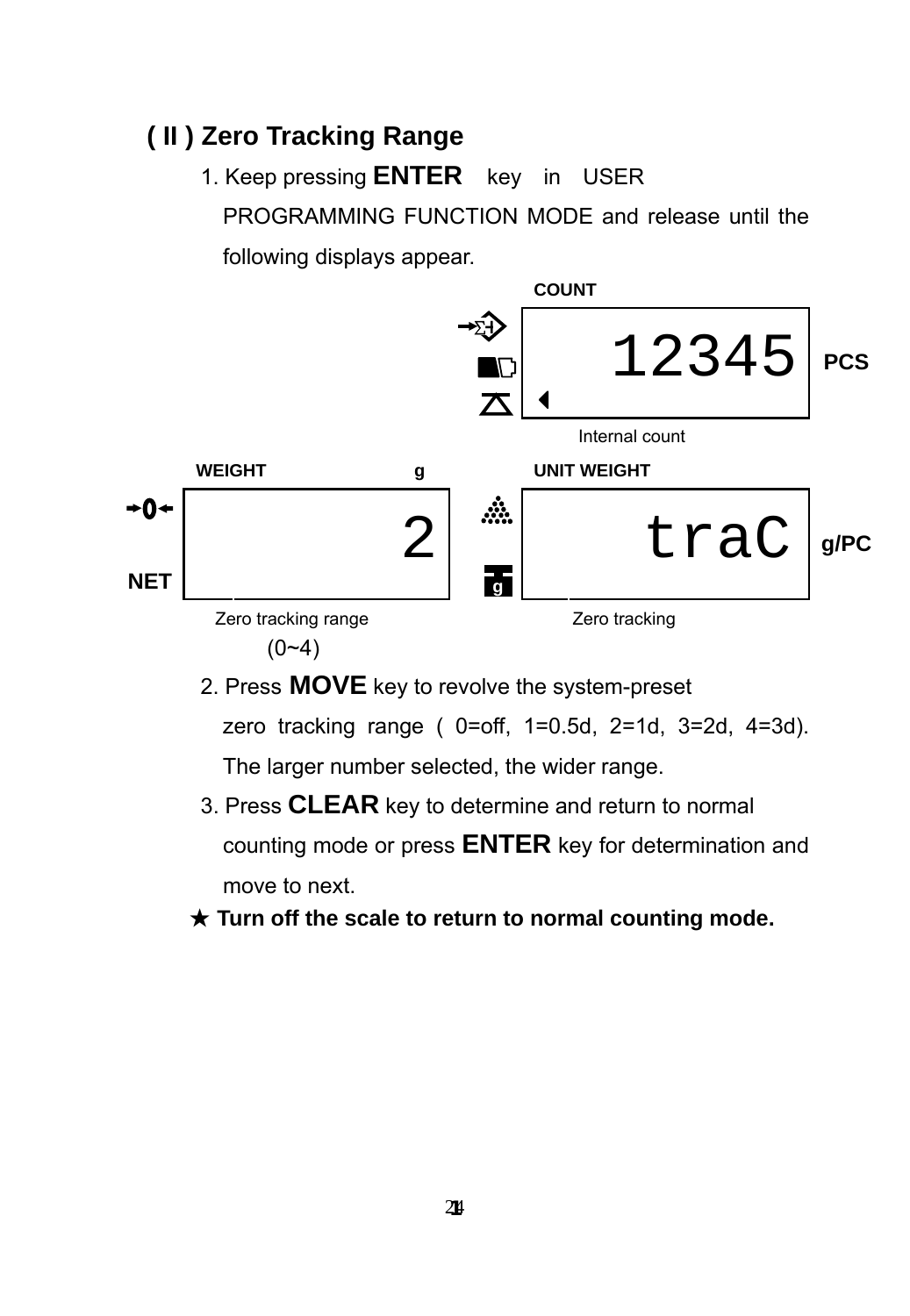#### **(III) Zero display range**



- 2. Press **MOVE** key to revolve the system-preset zero display range ( 0=off, 1=0.5d, 2=1d, 3=2d, 4=3d ). The larger number selected, the wider range. Press **CLEAR** key to determine and return to normal counting mode or press **ENTER** key for determination and move to next.
- ★ **Turn off the scale to return to normal counting mode.**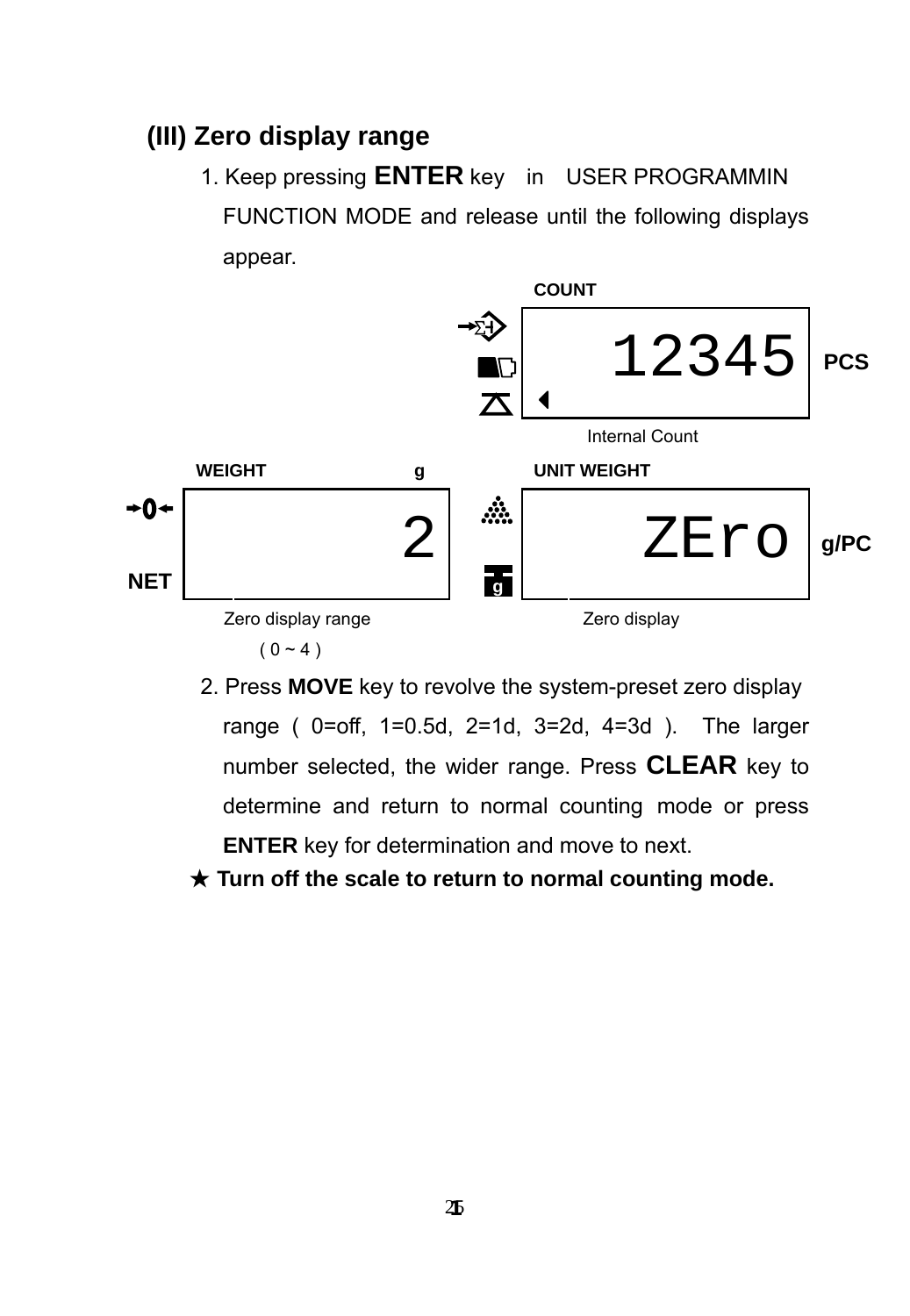#### **(IV) Stable class range**

1. Keep pressing **ENTER** key in USER PROGRAMMING

FUNCTION MODE and release until the following displays appear.



- 2. Press **MOVE** key to revolve the system-preset stable class range ( 0=off, 1=0.05d, 2=0.15d, 3=0.25d, 4=0.35d, 5=0.45d ). The smaller number selected, the shorter time for display stability.
- 3. Press **CLEAR** key to determine and return to normal counting mode or press **ENTER** key for determination and move to next.
- ★ **Turn off the scale to return to normal counting mode.**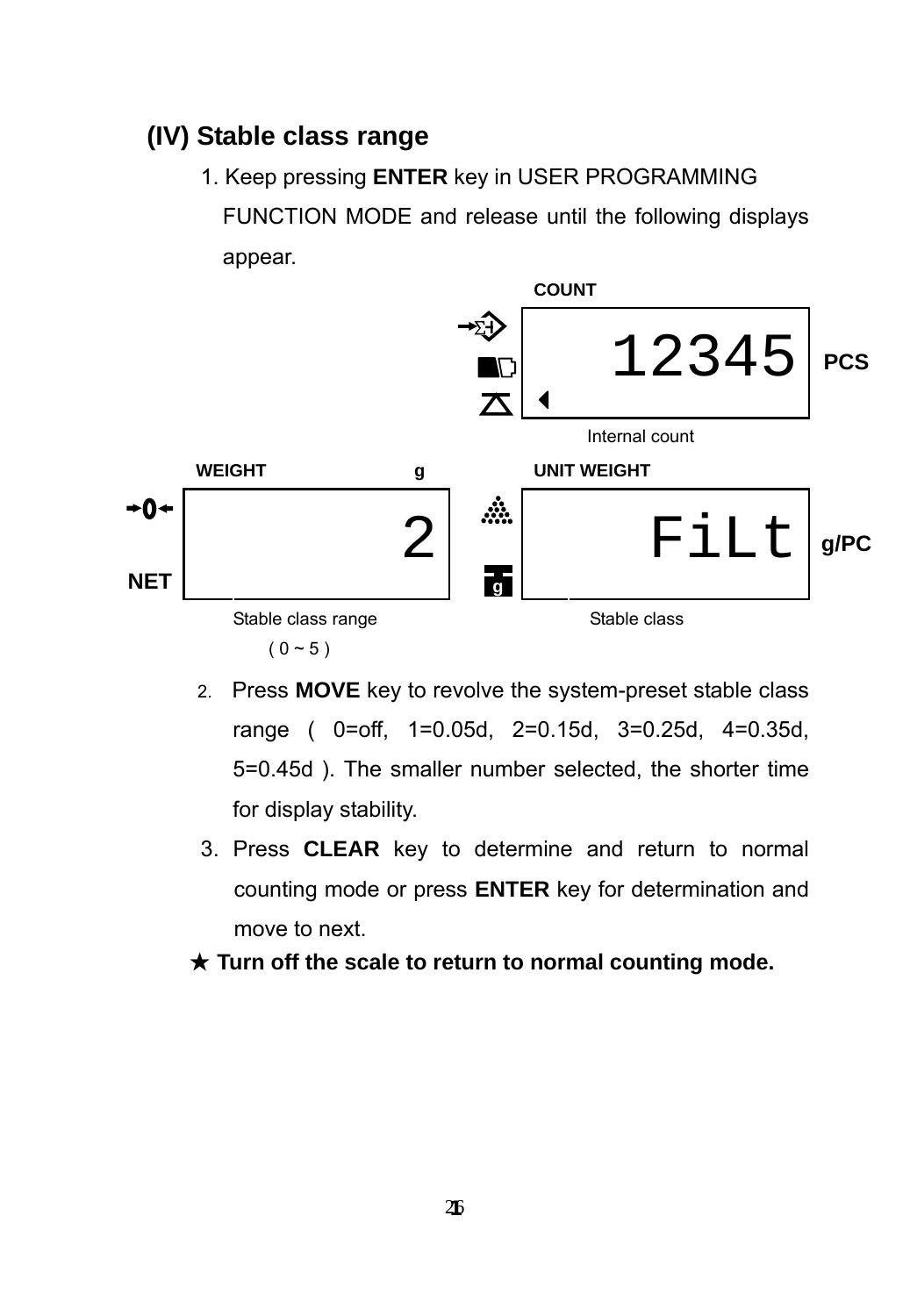## **(V) Stable class rate**



- 2. Press **MOVE** key to revolve the system-preset zero return class range ( level: 0, 1, 2, 3, 4, 5). The larger number selected, the more stable zero point.
- 3. Press **CLEAR** key to determine and return to normal counting mode or press **ENTER** key for determination and move to next.
- ★ **Turn off the scale to return to normal counting mode.**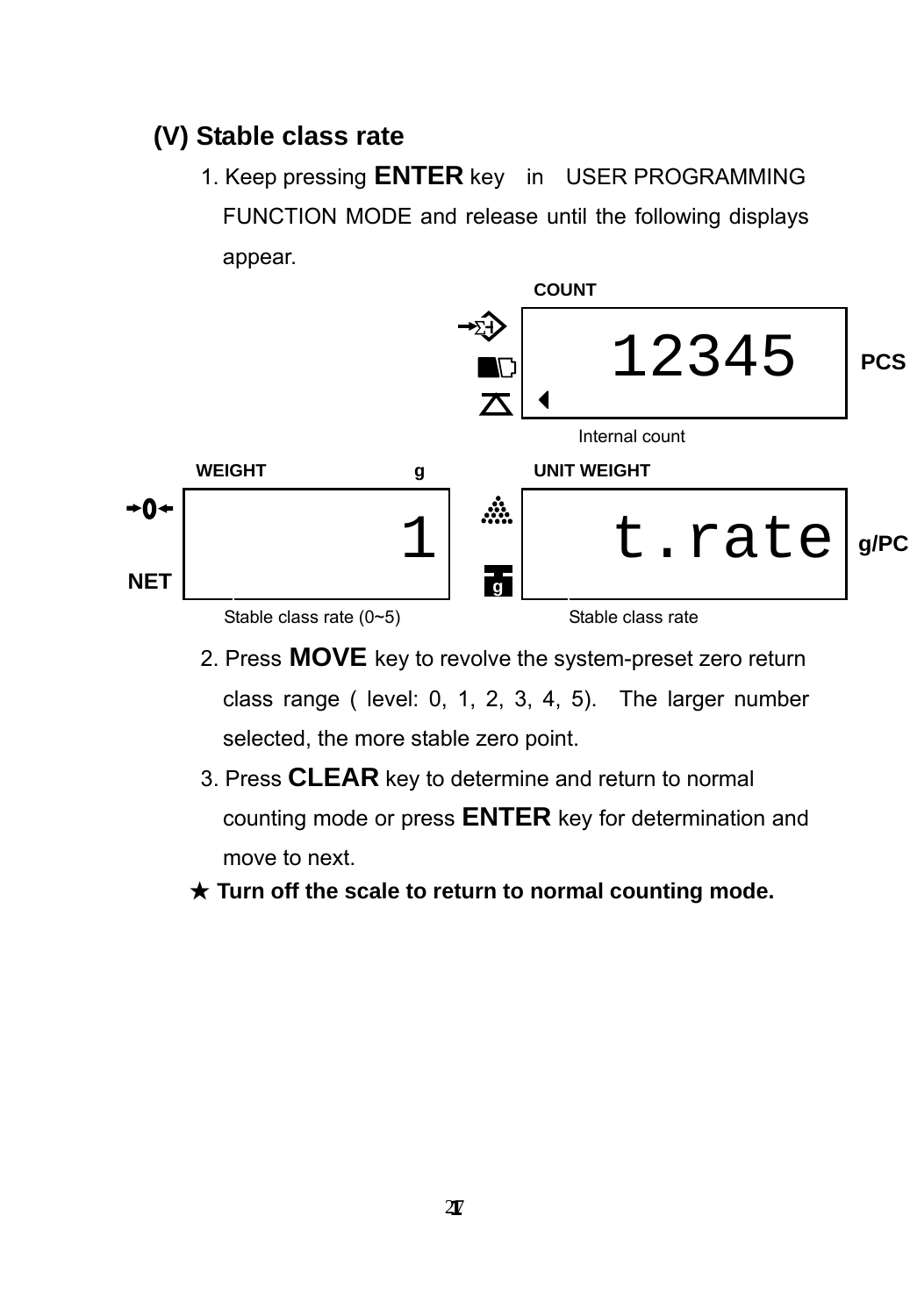## **(VI) Backlight type**

1. Keep pressing **ENTER** key in USER PROGRAMMING FUNCTION MODE and release until the following displays appear.



- 2. Press **MOVE** key to revolve the system-preset backlight type  $(0 - auto. backlight, 1 - manual backlight)$
- 3. Press **CLEAR** key to determine and return to normal counting mode or press **ENTER** key for
	- determination and move to next.
- Auto. Backlight

Backlight will be going on automatically whenever the scale is loaded by objects weigh greater than **9 display resolution** or any of keys is pressed. And it will be going off also automatically approx. 5 seconds after the scale returns to zero.

• Manual backlight

Press  $\left[\begin{array}{c} \bullet \end{array}\right]$  (decimal point) key to switch on and off backlight.

- $\star$  Scale will keep the backlight type selected in memory for next use.
- ★ **Turn off the scale to return to normal counting mode.**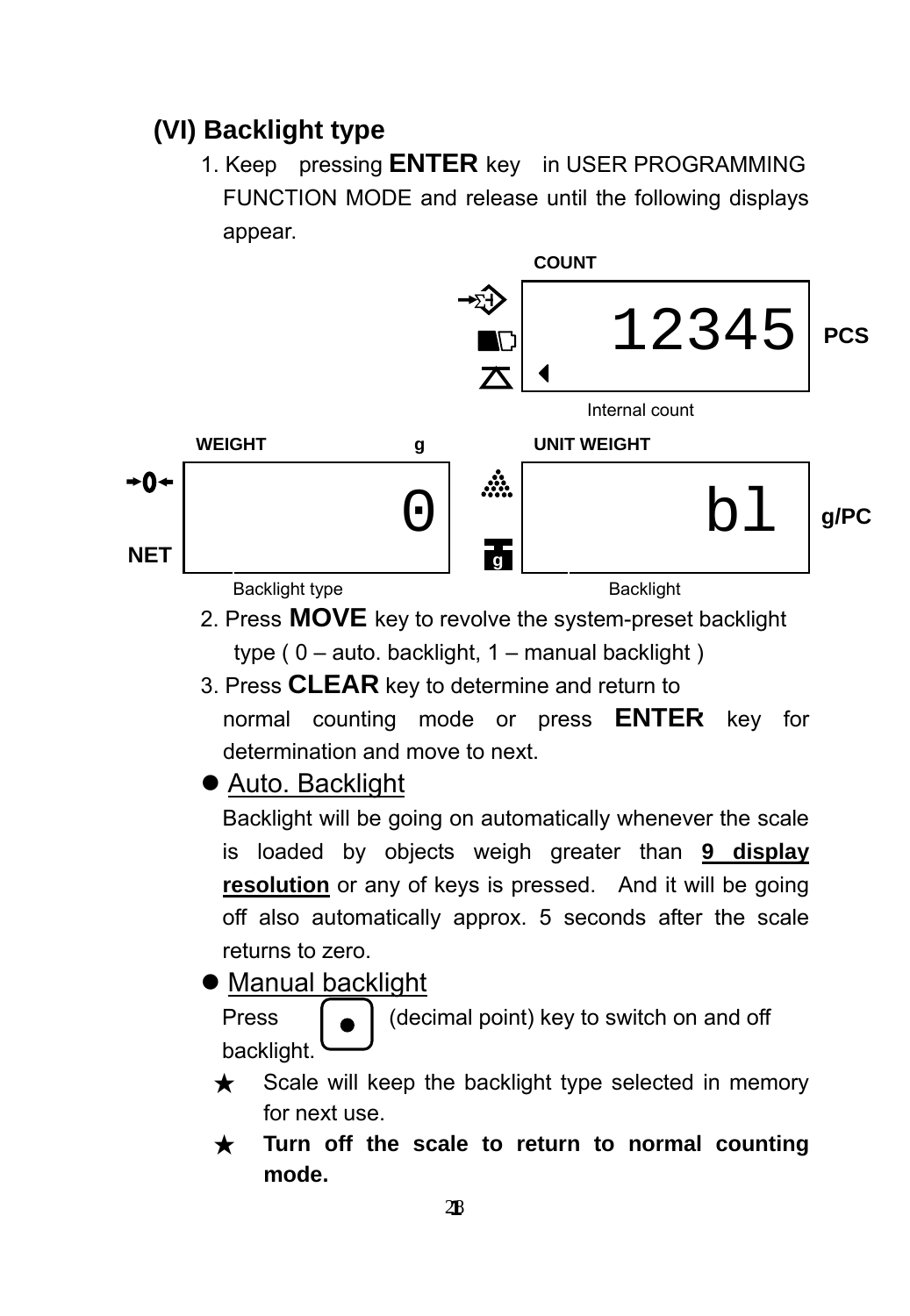#### **(VII) Change unit of measure from kg/g to Pound**

1. Keep pressing **ENTER** key in USER PROGRAMMING FUNCTION MODE and release until the following displays appear.



measure.  $(o - kg or g, 1 - lb)$ 

- 3. Press **CLEAR** key to determine and return to normal counting mode or press **ETNER** key for determination and move to next.
- ★ **Turn off the scale to return to normal counting mode.**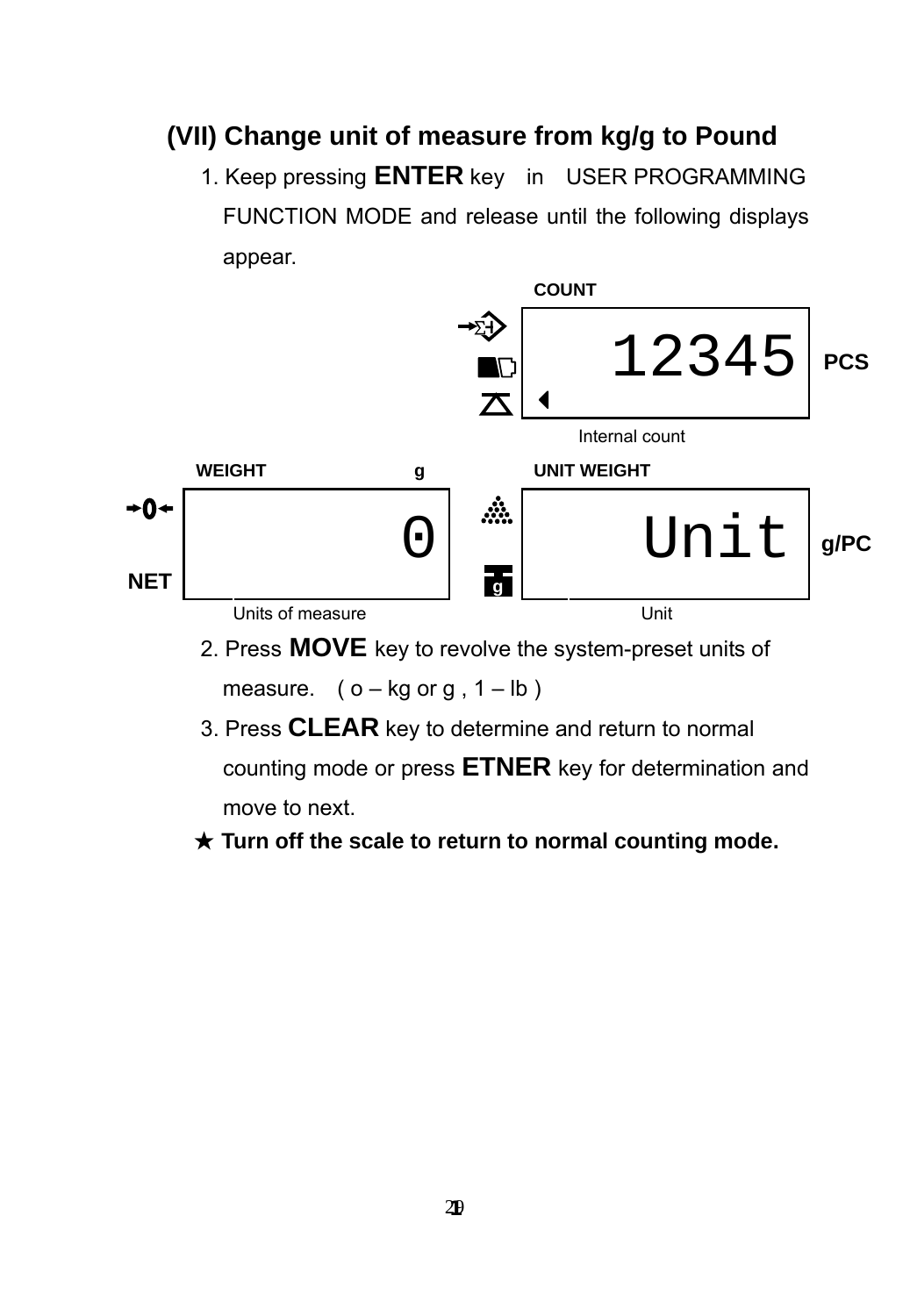## **(VIII) Unit weight recomputing**

1. Keep pressing **ENTER** key in USER PROGRAMMING FUNCTION MODE and release until the following displays appear.



- 2. Press **MOVE** key to revolve the system-preset recomputig mode.
	- 0 disable recomputing function
	- 1 enable recomputing function
- 3. Press **CLEAR** key to determine and return to normal counting mode or press **ETNER** key for determination and move to next.
	- $\bigstar$  The unit weight will be averaged again if you add the remaining quantity, gradually, by several lots. This will help eliminate errors caused by the **possible weight variation among each object** and lead to more accurate results.

When adding objects to the pan (**The weight value should not be less than 10 display divisions**.), be sure that the quantity is LESS THAN those already on the pan. The alarm will sound a beep when the unit weight is averaged again.

- ★ Recomputing function effective only after sampling operation is done.
- Turn off the scale to return to normal counting mode.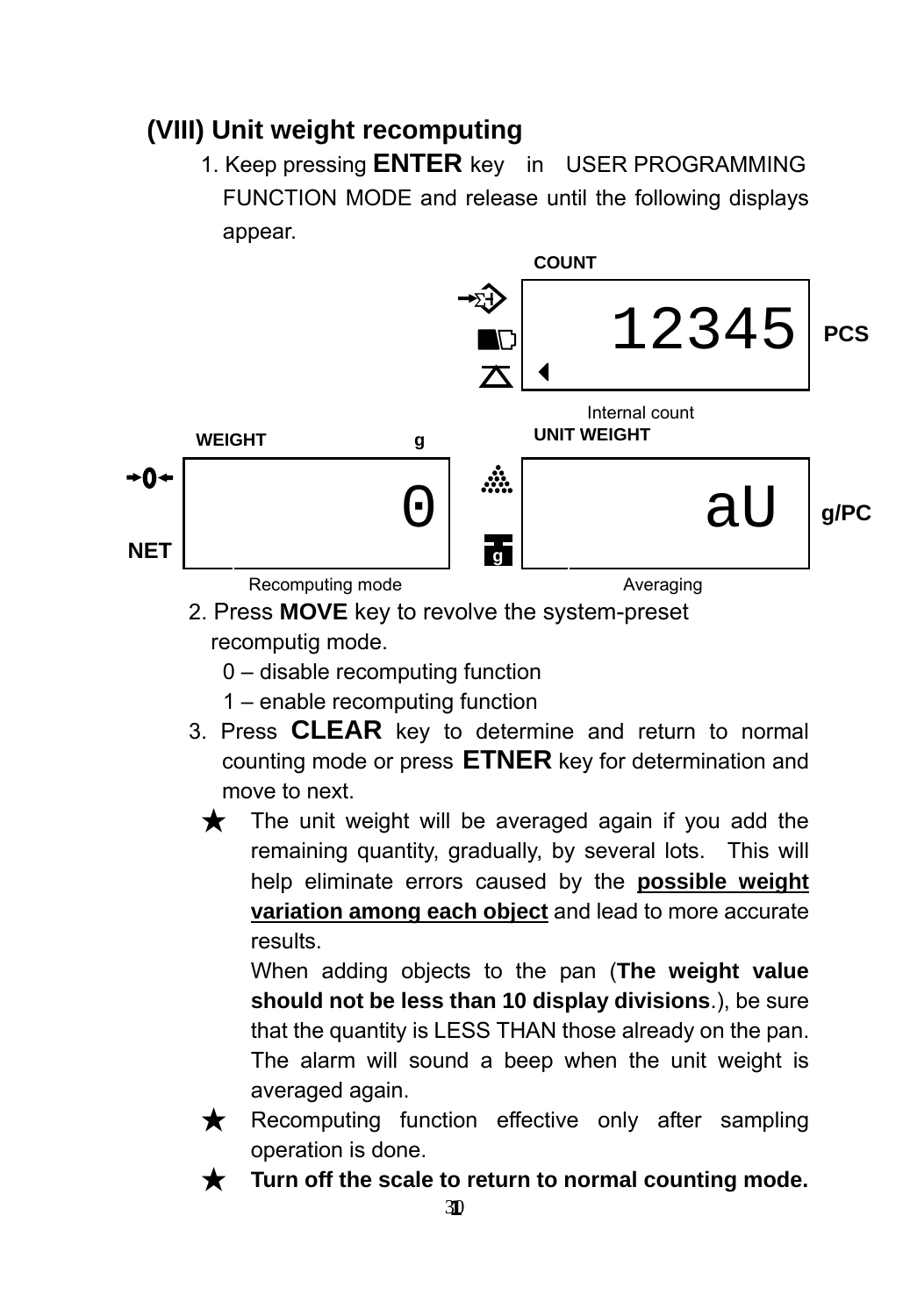## **(IX) Check alarm type**



- $0$  Inside type , 1 Outside type
- 3. Press **CLEAR** key to determine and return to normal counting mode or press **ENTER** key for determination and move to next.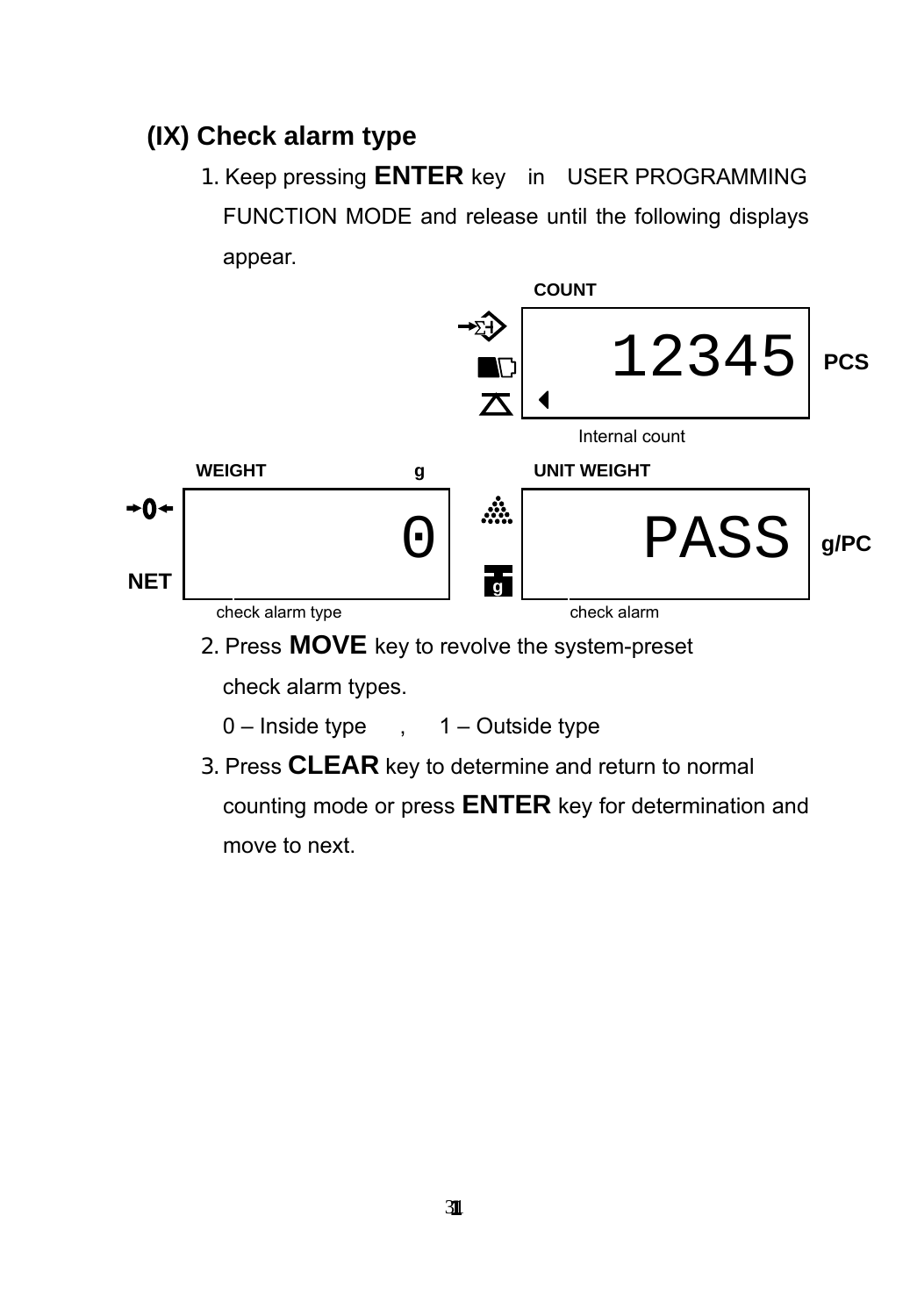## **Inside type**

The alarm sounds beeps only when either total weight or total count falls inside the set range.

Ex. 1 Counting check alarms

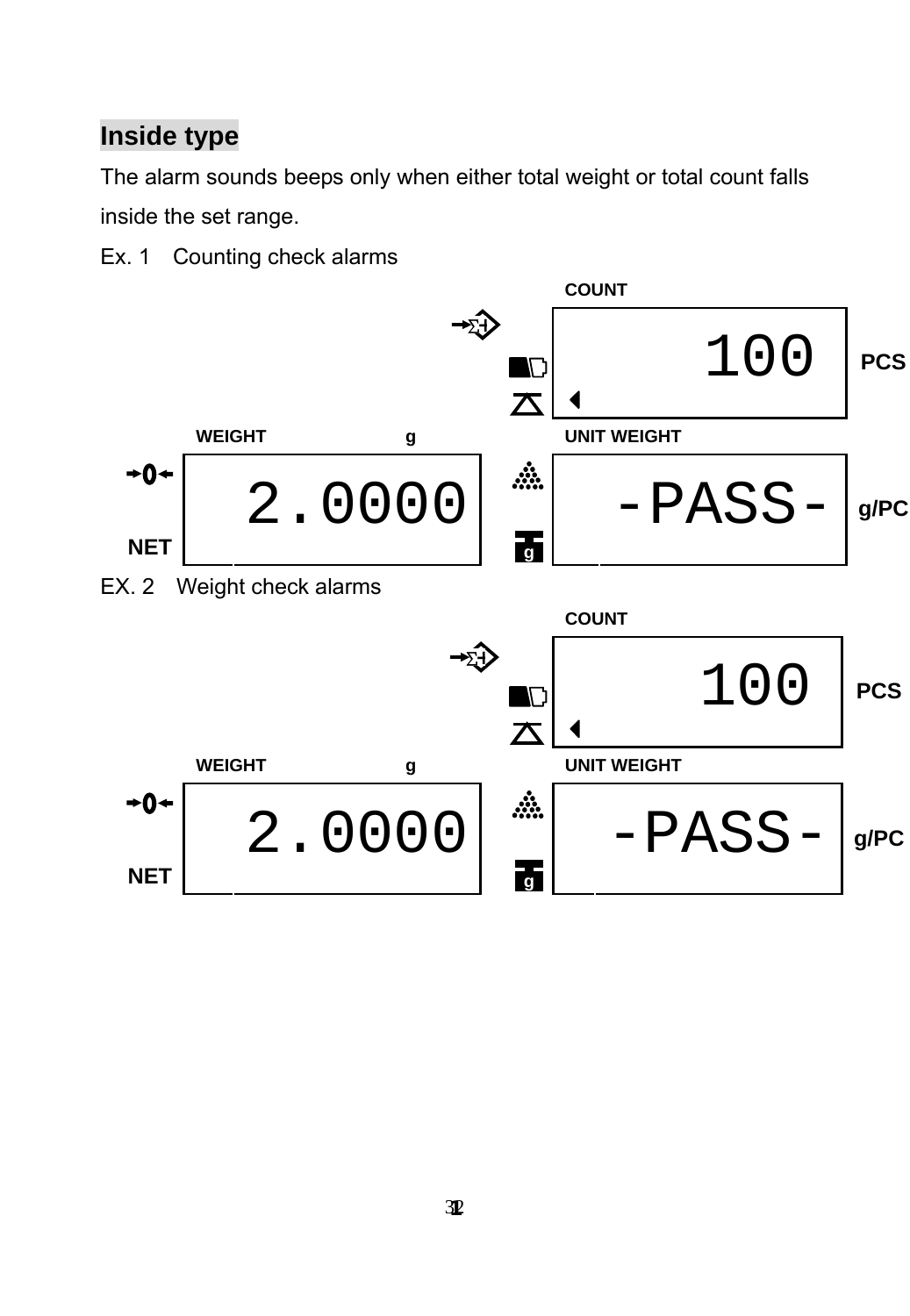## **Outside type**

The alarm sounds beeps only when either total weight or total count falls outside the set range.

Ex. 1 Counting check alarms







★ **Turn off the scale to return to normal counting mode.**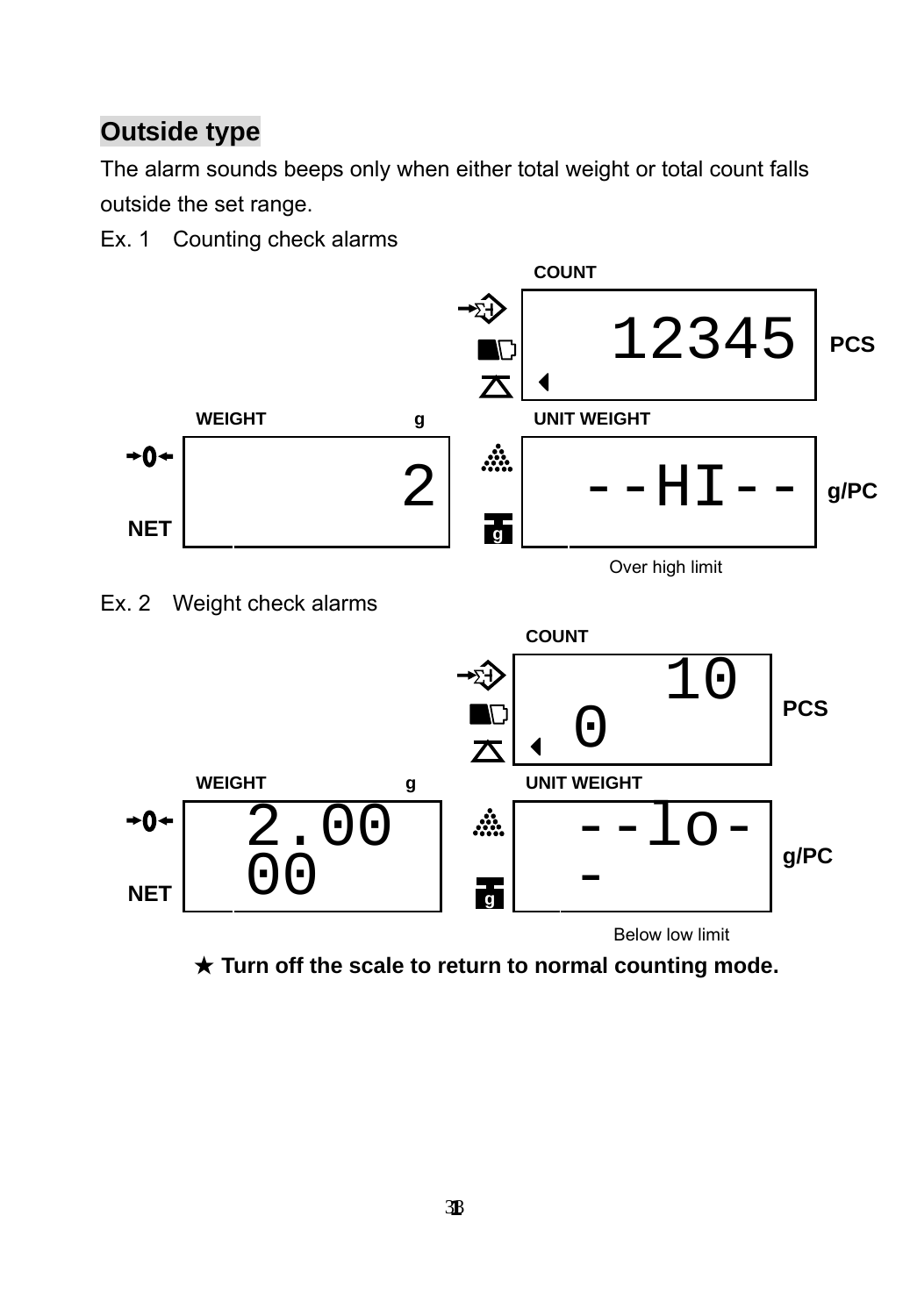## **(**Ⅹ**) Baud Rate setting**

1. Keep pressing **ENTER** key in USER PROGRAMMING FUNCTION MODE and release until the following displays appear.



2. Press **MOVE** key to revolve the system-preset baud rate.

 $(0 - 2400, 1 - 4800, 2-9600)$ 

3. Press **ENTER** key to determine and return to next setting.

#### ★ **Turn off the scale to return to normal counting mode.**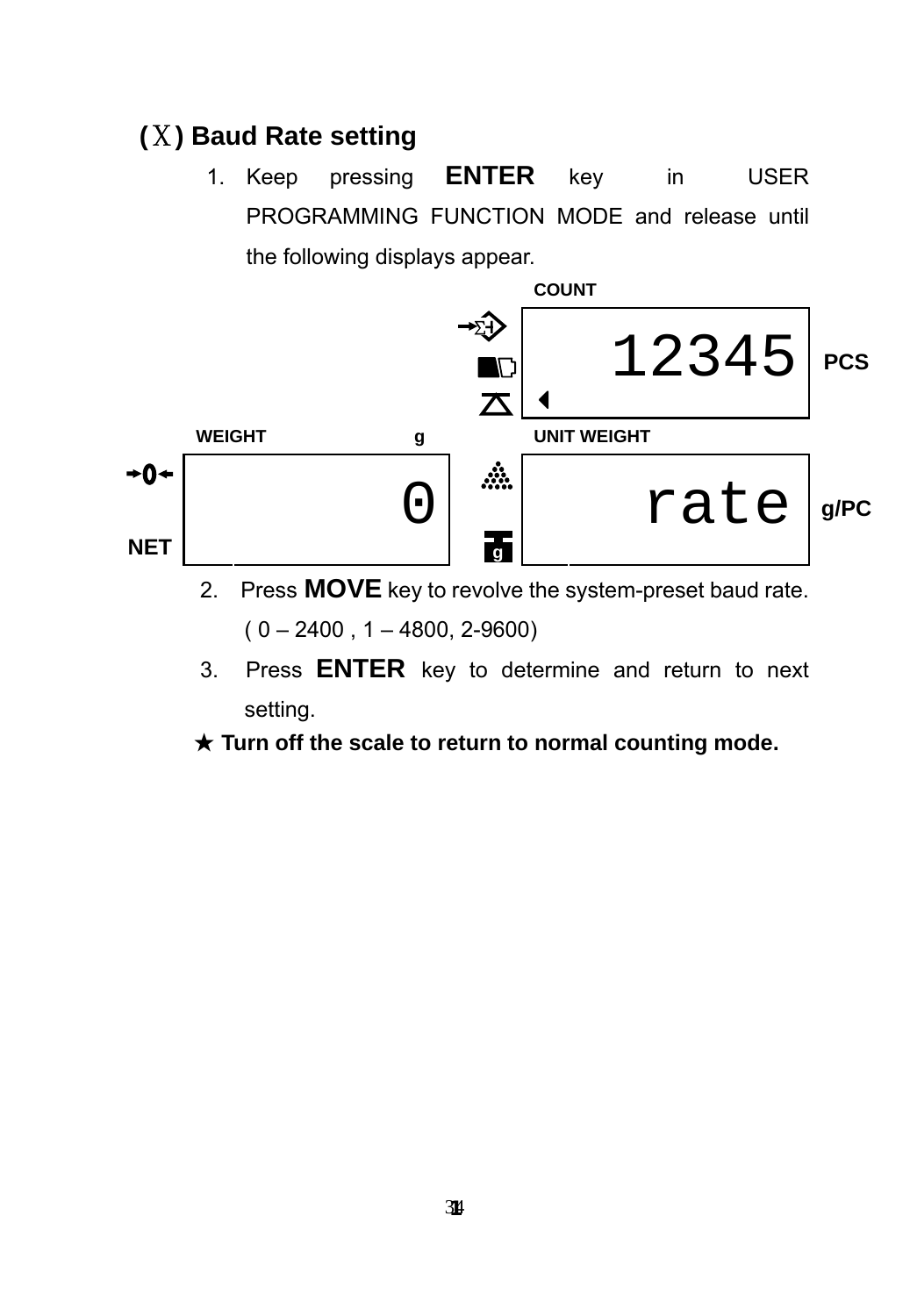#### **(XI) Transmit method setting**



- 2. Press **MOVE** key to revolve the system-preset transmit method.
	- "1" = transmit by pressing a key
	- "2" = series transmit
	- "3" = transmit by pressing a key (for a label printer, such as: Model "DLP-50")
	- "4" = auto-transmit (for a label printer, such as: Model "DLP-50")
- 3. Press **ENTER** key to determine and return to next setting.
- ★ **Turn off the scale to return to normal counting mode**.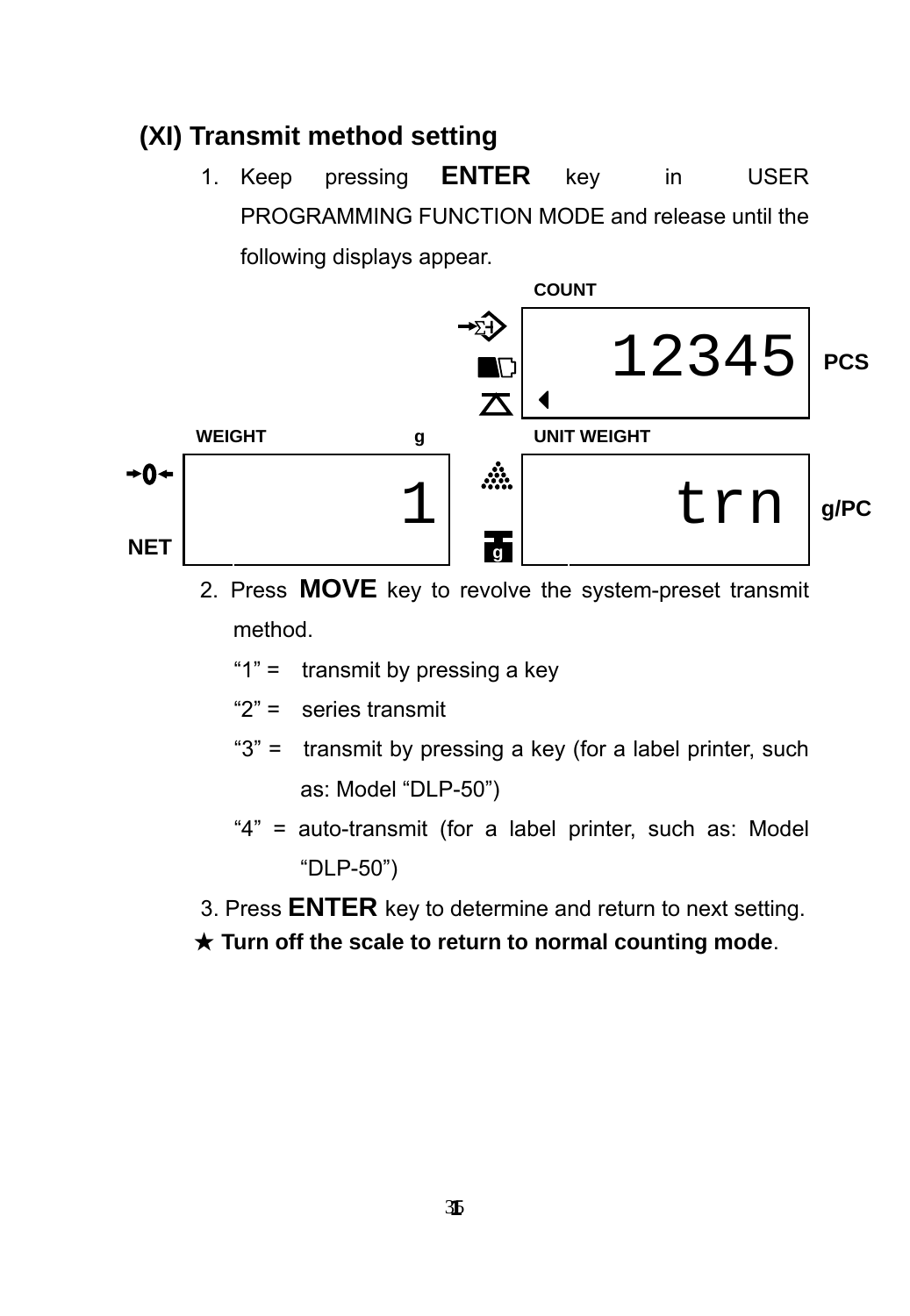## **(XII) Label format setting (available when a label printer is connected.)**



- 2. Press **MOVE** key to revolve the system-preset file name of the format. (form0~9)
- 3. Press **ENTER** key to determine and return to next setting.
- ★ **Turn off the scale to return to normal counting mode.**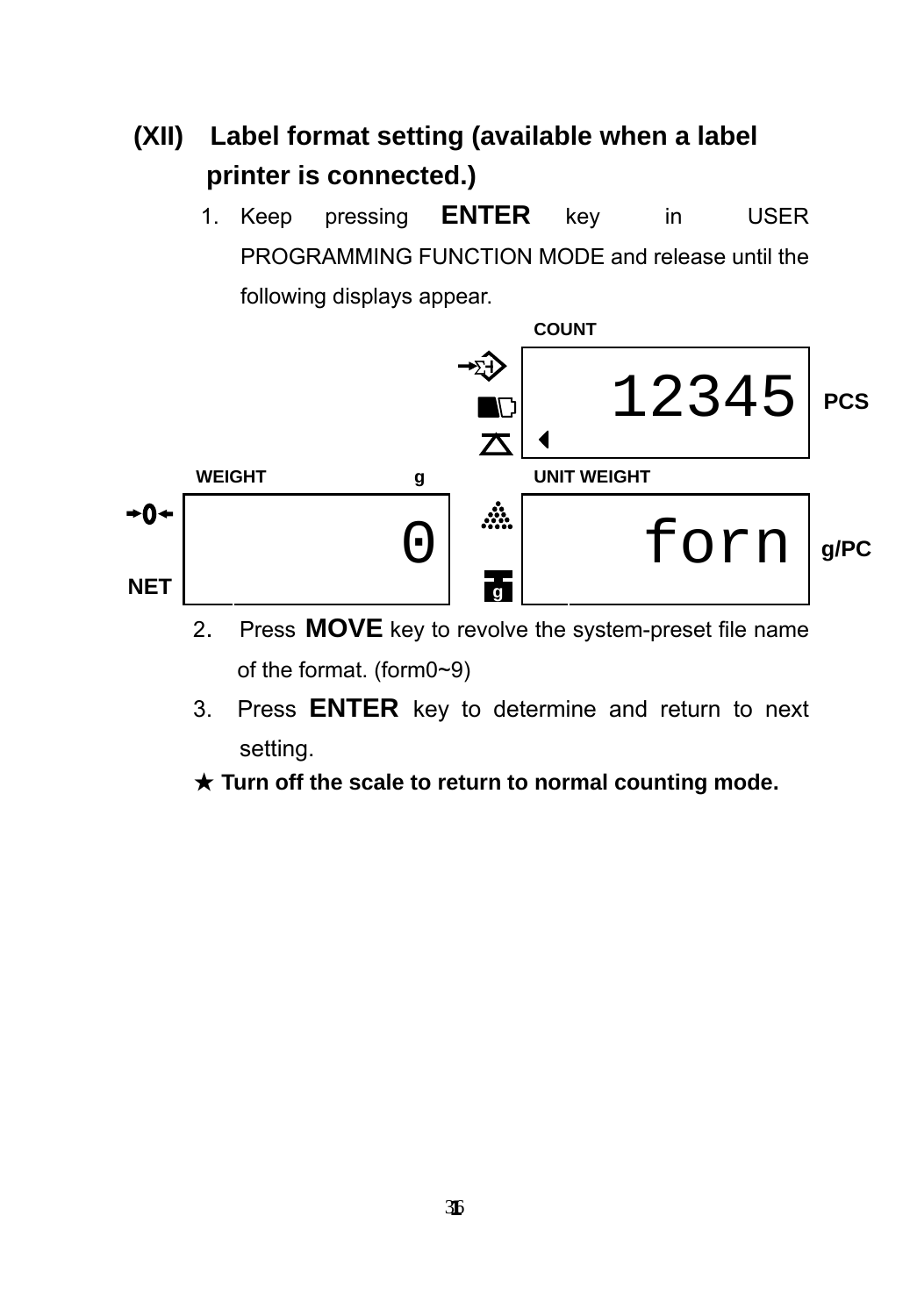#### **(XIII) Cancel Tare setting**



- 2. Press **MOVE** key to revolve the system-preset Cancel Tare mode.
	- "1" The tare can be canceled continuously.
	- "2" The tare must be canceled for one time only.(Note: If the canceled tare is not the value tared, then the buzzer will tweet to indicate the error. Turn off and turn on the solve the error.)
	- 3. Press **ENTER** key to determine and return to normal counting mode.
- ★ **Turn off the scale to return to normal counting mode.**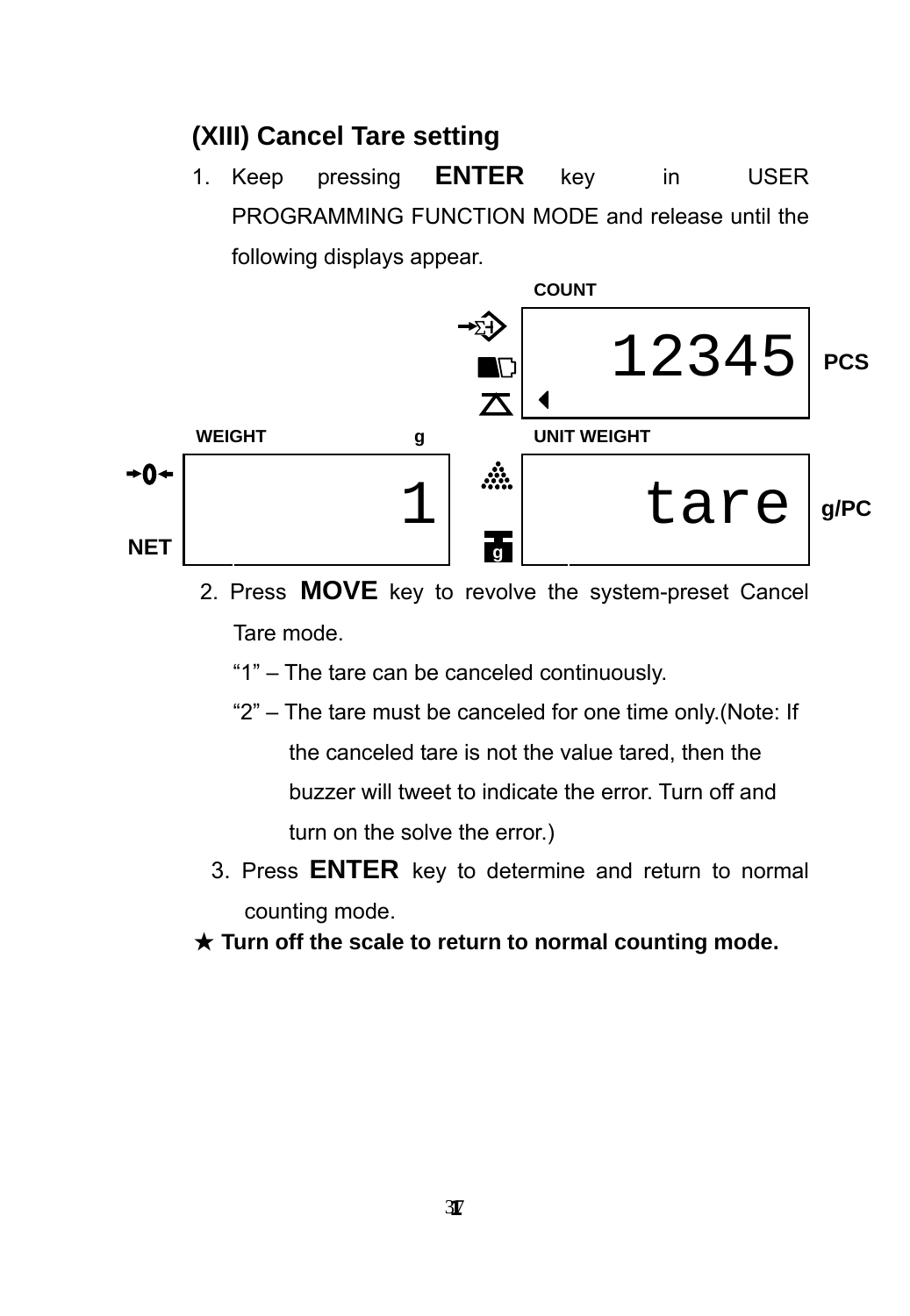# **VI. Calibration (can be done in kg/Ib)**

1. Turn on the scale, and key in "000419" during counting down (self-check) to zero to enter into Simple Calibration mode. The displays will indicate as below eventually. (Take 6kg scale for instance)



Required weight (6 kg) for calibration

2. Put a weight on the pan same as what exactly shown in the UNITWEIGHT window, then press the **ENTER** key to confirm the operation.

The displayed reading in the UNIT WEIGHT window starts blinking. The scale will stop blinking and return to normal counting mode.

Calibration is now completed.

- $\star$  Required weight for calibration can be changed by using numeric keys before step 2 above.
- ★ Press **CLEAR** key to escape from calibration mode at any time.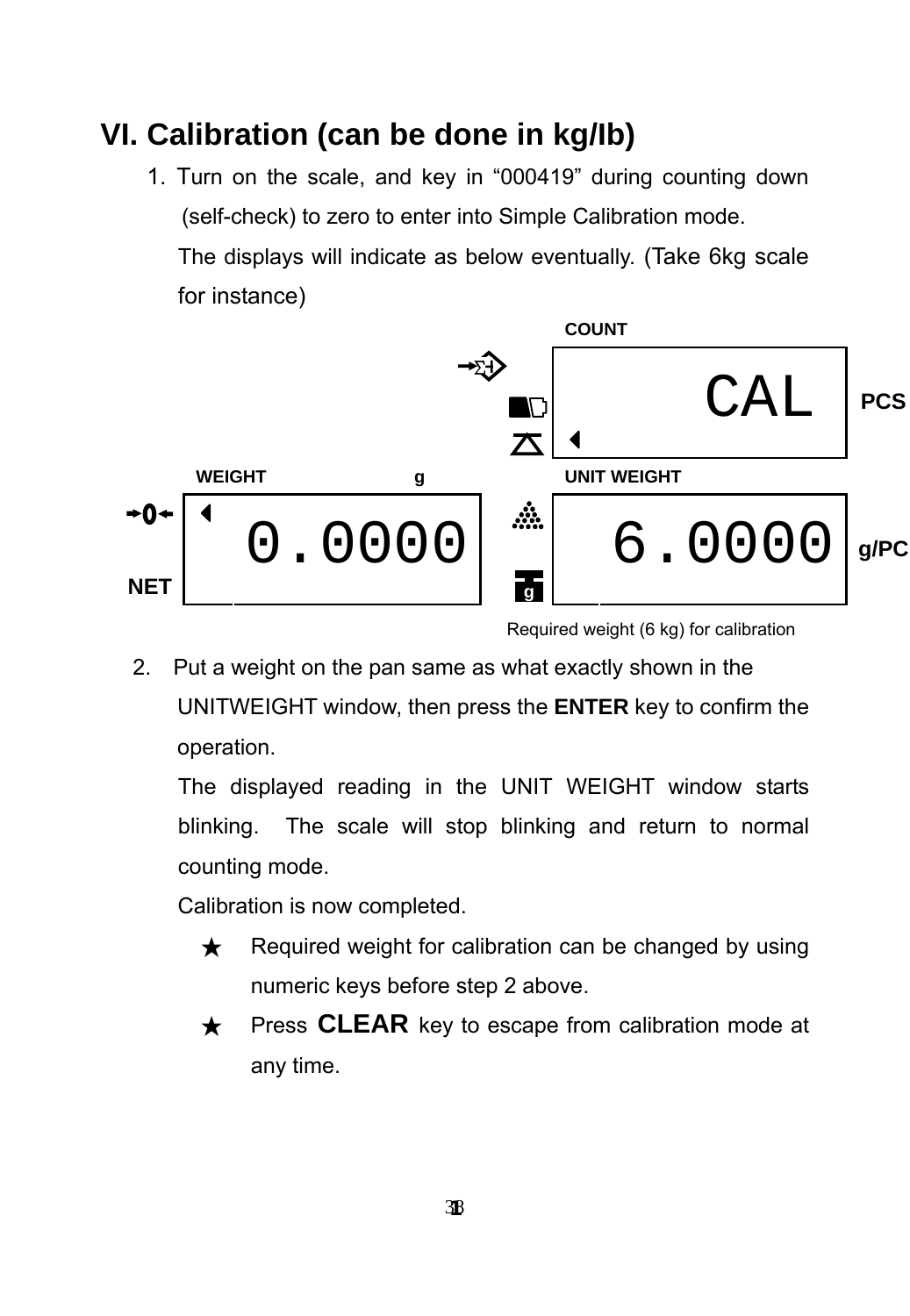# **VII. Power supply & battery operation**

### POWER SUPPLY

- AC Adaptor
- DC 12V/800mA or 12V/1000 mA

#### BATTERY OPERATION

The scale can be operated from the battery if desired. The battery life is approximately 80 hours.

When the battery needs charging a symbol " $\blacksquare$ " on the COUNT display will turn on. The scale can keep operating for about 10 hours when the symbol appears. The scale will automatically switch off to protect the battery. Before switching off automatically, a prompt words "Lobat off" will be shown three times to indicate the scale switch off due to battery empty.

To charge the battery, connect the power adapter, and turn on the switch on the right side of the scale.

The battery should be charged for 12 hours for full capacity.

There is an LED to indicate the status of battery charging on the display. If the LED is **Green** the battery has been charged. If it is **Red** the battery is nearly discharged and **Yellow** indicates the battery is increasing the charge level.

As the battery is used it may fail to hold a full charge. If the battery life becomes unacceptable then contact your distributor.

**Note:** The battery should be recharged every 3 months if the scale is not used for long time.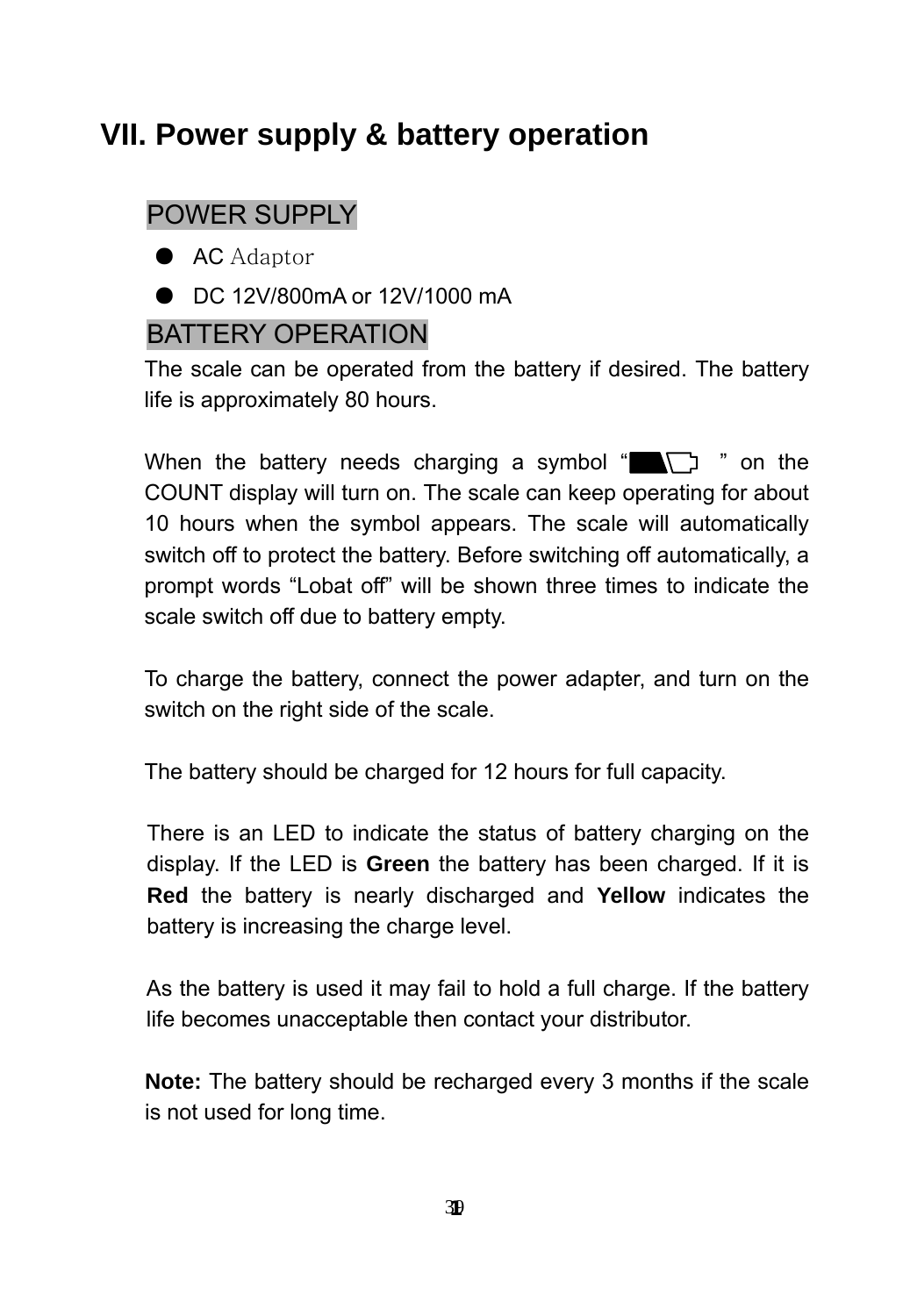## **VIII.RS-232 Output**

The scale can be ordered with as optional RS-232 output.

- 1. Mode E1A-RS 232C's UART signal
- 2. Format:



4. Transmit Format, when it is in Accumulation model and transmit by pressing "**ADD**" key and "**TOTAL** "key.

 Press the **ADD** key [100] No. 800125 Record#01 Net: 2000.00 g U/W: 10.0000 g Pcs: 200

Tare: 35 g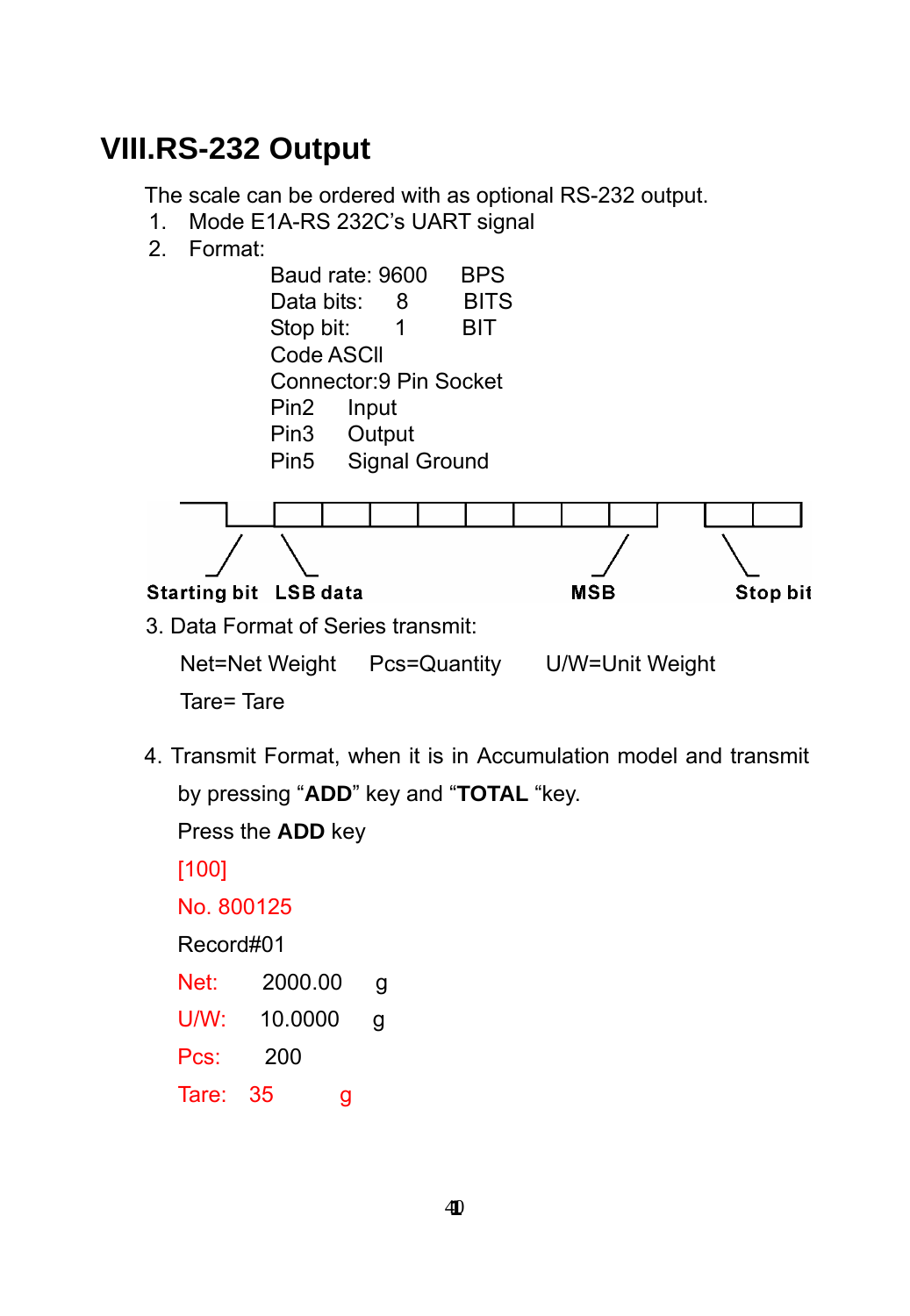Press the **ADD** key again

[100]

No. 800125

Record#02

| Net:  | 3000.00 | g |
|-------|---------|---|
| U/W:  | 10.0000 | g |
| Pcs:  | 300     |   |
| Tare: | 35      | g |

Press the **TOTAL** key

[100]

No. 800125

Total

Net: 5000.00 g

U/W: 10.0000 g

Pcs: 500

Tare: 35 g

 **Note:** When it is in normal counting model (without accumulation operation), press the "**TOTAL**" key to print the data, the transmit format is as below:

[100]

No. 800125

**Total** 

| Net:  | 5000.00 | g |
|-------|---------|---|
| U/W:  | 10.0000 | a |
| Pcs:  | 500     |   |
| Tare∷ | 35      | g |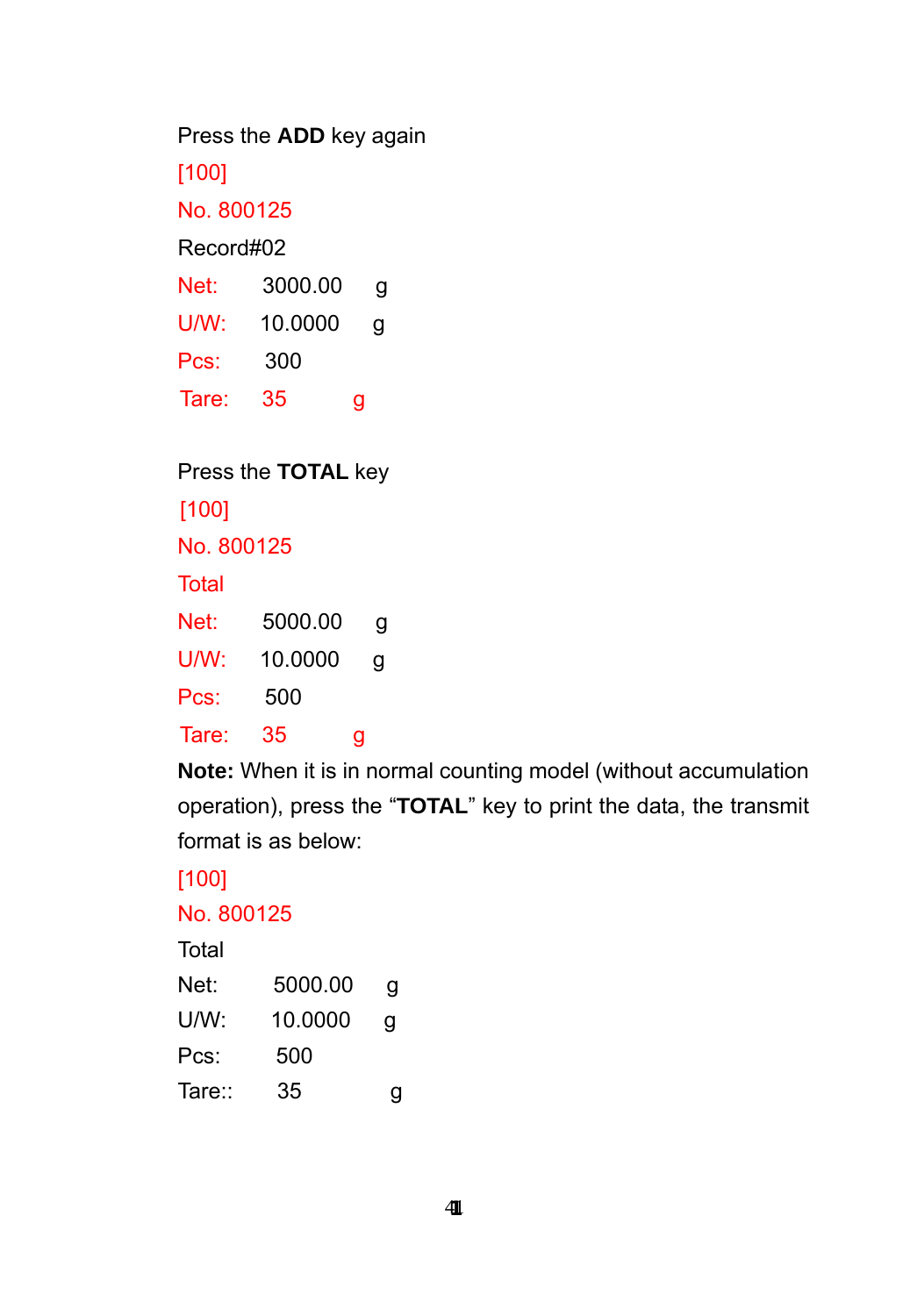5. Format of Automatic and Series transmit without accumulation:

| [100]      |         |   |
|------------|---------|---|
| No. 800125 |         |   |
| Total      |         |   |
| Net:       | 5000.00 | g |
| U/W:       | 10.0000 | g |
| Pcs:       | 500     |   |
| Tare:      | 35      | g |

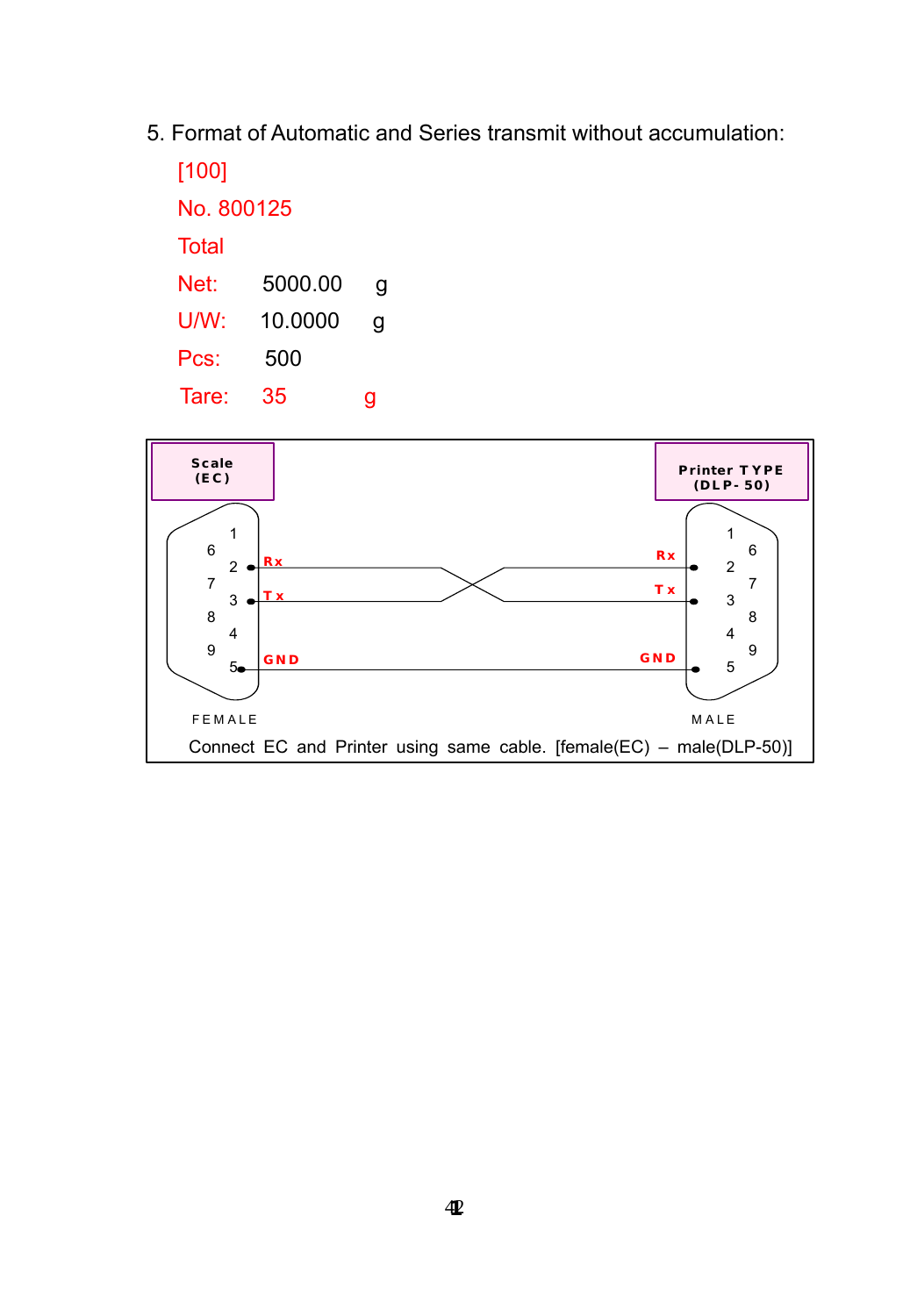| <b>Variable Name</b> | <b>Specifications</b>      | <b>Size</b> |
|----------------------|----------------------------|-------------|
| <b>SER</b>           | Accumulated times (Weight) | 2 byte      |
| <b>NWA</b>           | Net weight                 | 7 byte      |
| <b>NWB</b>           | Net weight(no dot)         | 6 byte      |
| <b>TWA</b>           | Tare weight                | 7 byte      |
| <b>TWB</b>           | Tare weight (no dot)       | 6 byte      |
| <b>GWA</b>           | Gross weight               | 7 byte      |
| <b>GWB</b>           | Gross weight (no dot)      | 6 byte      |
| <b>TNA</b>           | Total net weight           | 7 byte      |
| TNB                  | Total net weight(no dot)   | 6 byte      |
| <b>UWA</b>           | Unit weight                | 7 byte      |
| <b>UWB</b>           | Unit weight (no dot)       | 6 byte      |
| QUA                  | Quantity                   | 7 byte      |
| QUB                  | Quantity (no dot)          | 6 byte      |
| <b>TQA</b>           | <b>Total Quantity</b>      | 7 byte      |
| <b>TQB</b>           | Total Quantity (no dot)    | 6 byte      |
| <b>UNT</b>           | <b>Weighing Unit</b>       | 2 byte      |
| AN                   | Address number             | 3 byte      |
| IN                   | Item number                | 6 byte      |

6. Variables (The prompt character) used in scale also in label printer

**Note:** 1) Capital Letters are allowed for the Variable Name only.

 2) A value "0" will be given when the value exceeds the display range.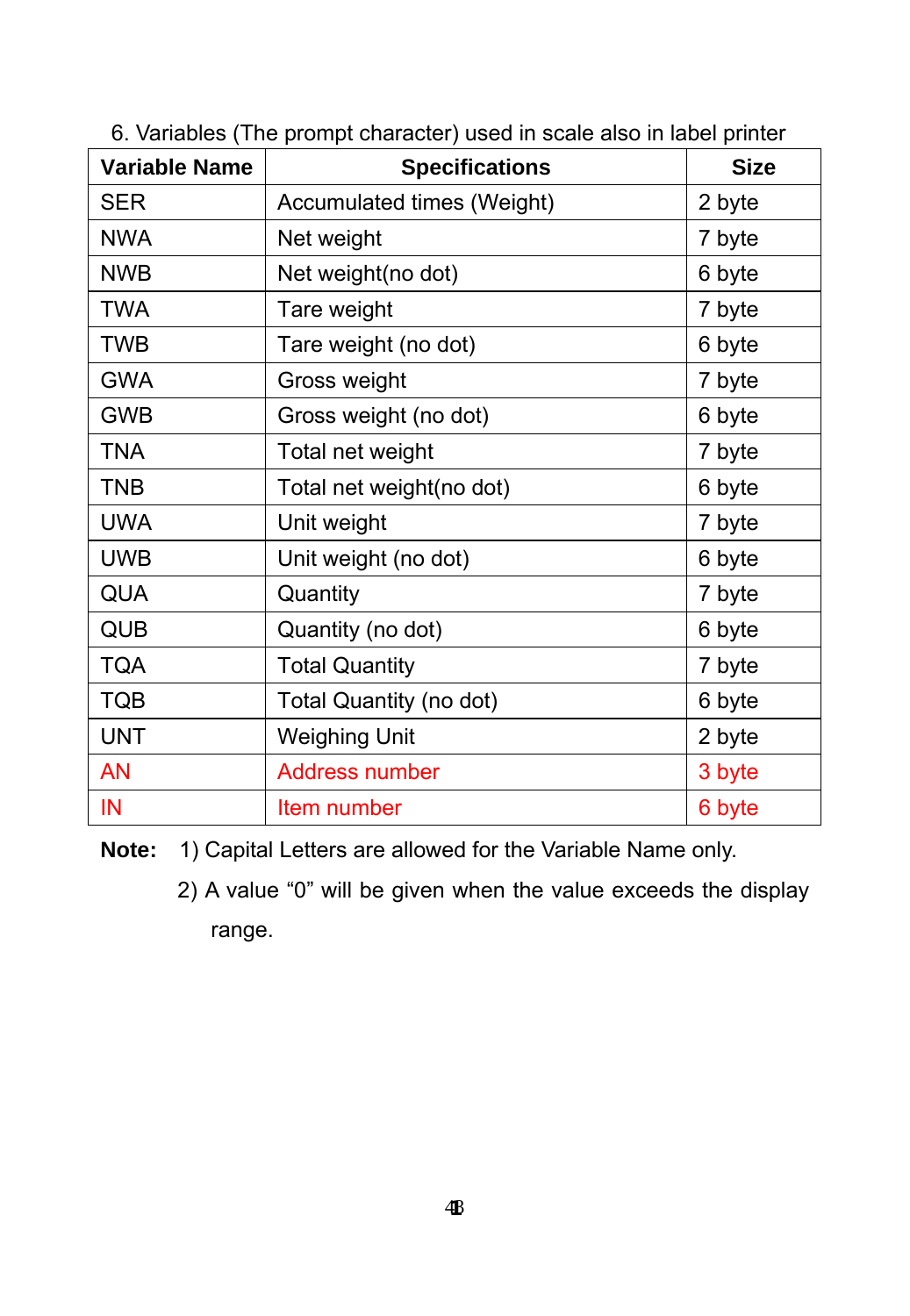# **IX.Error Codes**

During the initial power-on testing it is possible the scale may show error message.

The meaning of the error messages is described below.

| <b>ERROR CODE</b> | <b>POSSIBLE CAUSES</b>         | <b>HANDLING</b>     |  |
|-------------------|--------------------------------|---------------------|--|
| E1, E2, E3        | 1. The scale pan is placed     | Place the scale pan |  |
|                   | incorrectly.                   | correctly.          |  |
|                   | 2. Turn<br>scale<br>with<br>on | Take<br>the<br>away |  |
|                   | something on the scale         | goods, and switch   |  |
|                   | pan.                           | on again.           |  |
| F4                | Address code of Unit Weight    | the<br>Correct      |  |
|                   | is out of "1 $\sim$ 200".      | operation.          |  |
| E5                | In alarm setting, the LO value | Correct<br>the      |  |
|                   | is set higher than HI value.   | operation.          |  |
| OL                | Overload                       | Take off the weight |  |
|                   |                                | immediately.        |  |

If the error message still is shown after above ways, please recalibrate. If the problem still can not be solved then contact your dealer for further support.